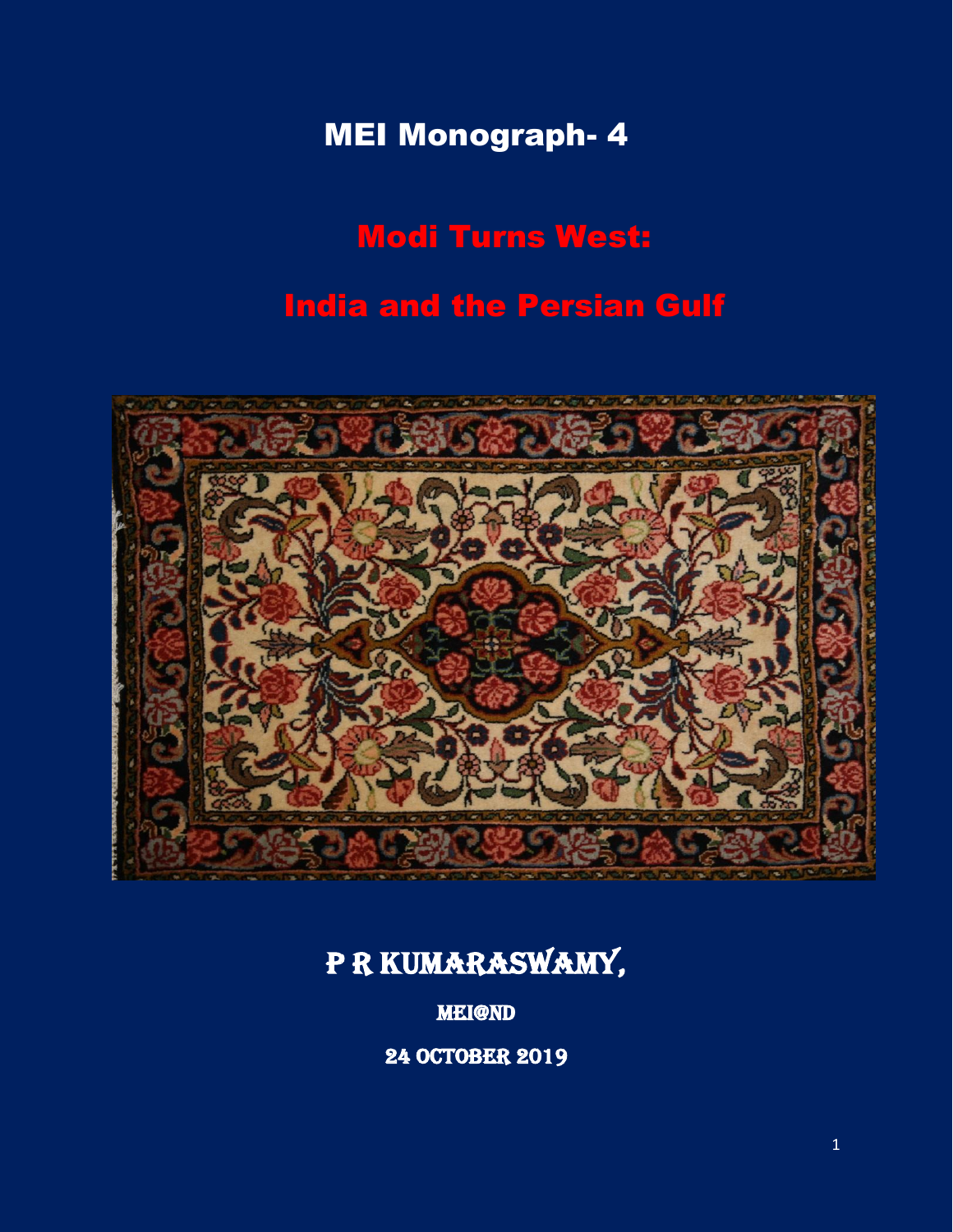

#### **Middle East Institute, New Delhi**

#### **Editorial Committee**

- Professor Hussein Solomon, Free State University,
- Professor Santishree D Pandit,
- Dr. Joseph Kechichian,
- Dr. Hayat Alvi, Naval War College,
- K P Fabian, Formerly, Indian Foreign Service

*Editor*, Professor P R Kumaraswamy, MEI@ND

*Assistant Editor:* Dr. Md. Muddassir Quamar, IDSA

*MEI Monograph* is published by MEI@ND, an independent think tank devoted to the Middle East region. Established in 2010, MEI@ND is India based and not India-centric and seeks to promote scholarly discussions on various aspects of contemporary Middle East.

Unsolicited submissions for *MEI Monograph* are welcome and proposals can be sent to

Other publications and activities of the MEI@ND can be accessed at [www.mei.org.in](http://www.mei.org.in/)

Cover design Dipanwita Chakravortty

© Copyrights Middle East Institute, New Delhi, 2019.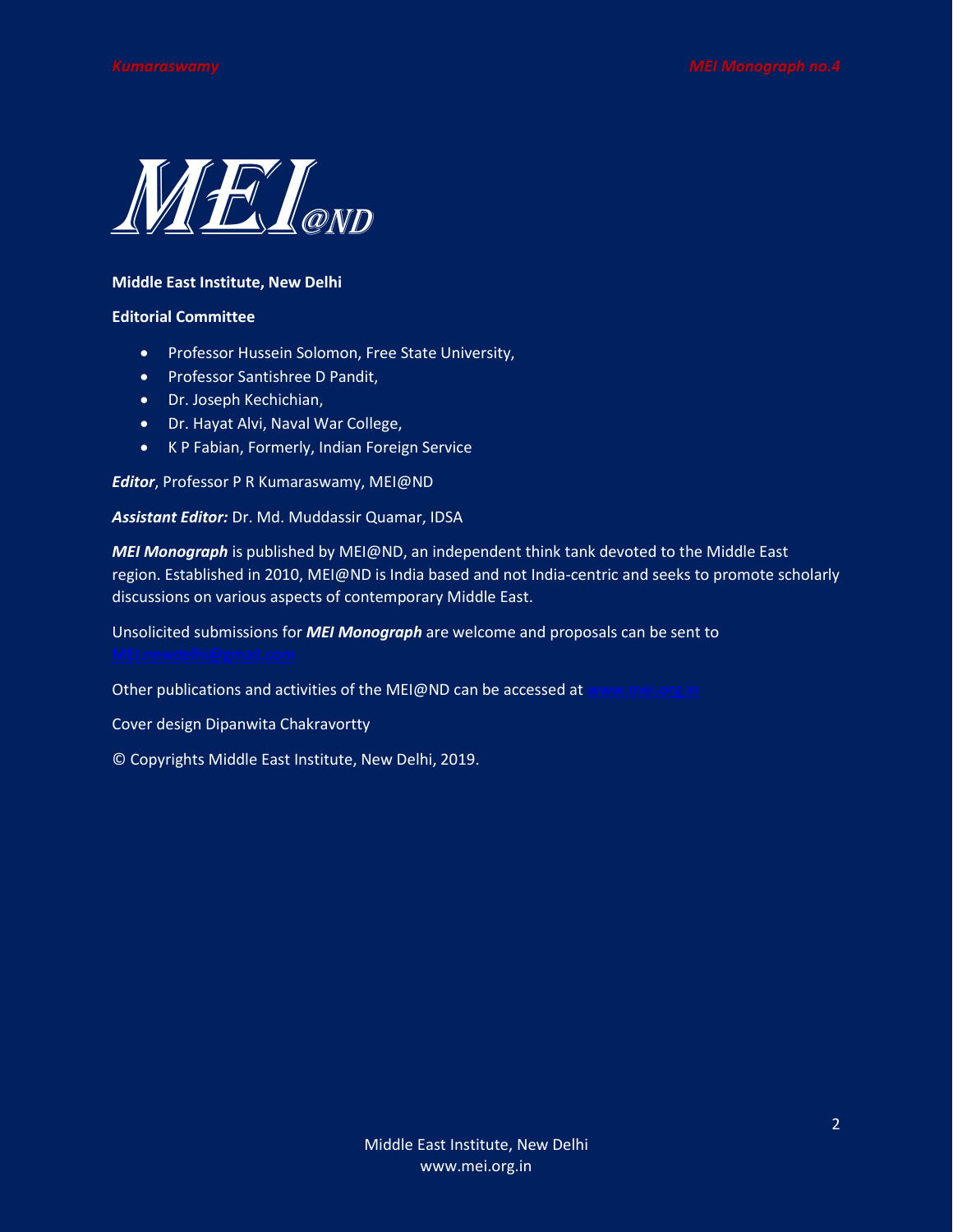# Modi Turns West:

# India and the Persian Gulf

## Executive Summary

*As happened in the early 1990s,when India adopted the 'Look East' policy towards the Southeast Asia, Prime Minister Narendra Modi is signalling the greater importance of the Middle East and the Persian Gulf for India. He has been delineating the parameters and components of the relations through intense political engagements with the aim of transforming the transactional nature of the bilateral ties, and he is adding economic and strategic substance.* 

*There are number of challenges before meaningful progress is achieved but there are sufficient indications that, under Modi, India is turning west and befriending Gulf Arab more aggressively than in the past.* 

### Introduction

Indian Prime Minister Narendra Modi's maiden visit to the Middle East in August 2015 interestingly began with him touring the grandeur Mary, Mother of Jesus Mosque, then called Sheikh Zayed Mosque, in Abu Dhabi. For a person who created political storm within the country over his refusal to adore a skullcap worn by religious Muslim men, skipping of annual iftar (communal dinner marking the break of fast in the holy month of Ramadan) gatherings hosted by the Indian President and not being prepared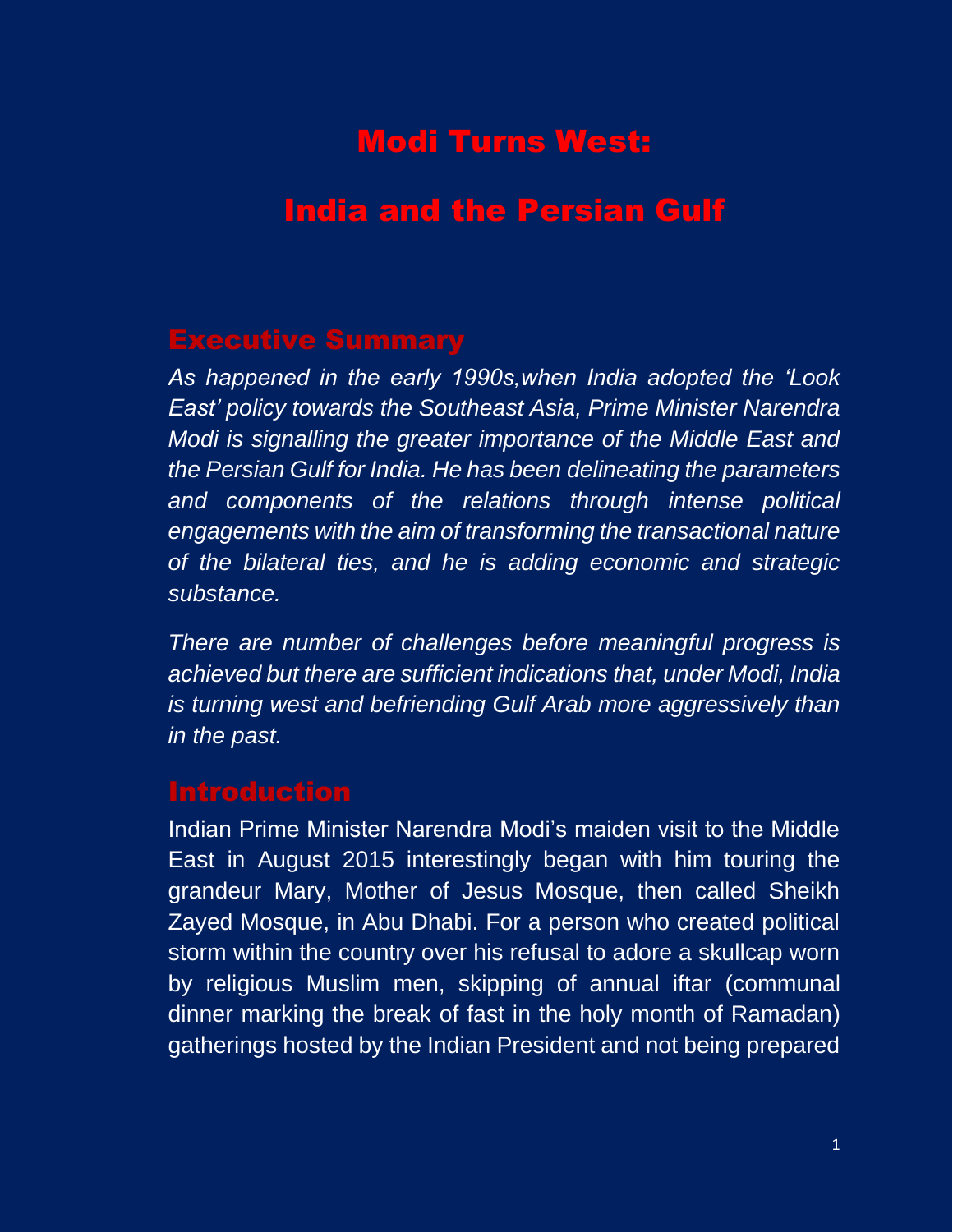to visit a mosque,<sup>1</sup> Modi was conveying a subtle but powerful duality–his ideology-driven domestic political strategy is in contrast to his non-confrontationist, apolitical and realist attitude towards the outside world. The hard-core Hindutva image is in contrast to the secular approach to foreign relations and is more clearly manifested in the wider Middle East.

Modi's penchant for overseas tours and summits, which have often come under scrutiny and criticisms, has signalled a shift in India's view of the Middle East and in the process transformed the contours of its engagements with the wider region, especially with the energy-rich Persian Gulf region. As happened in the early 1990s when India adopted the 'Look East' policy towards Southeast Asia, Modi has been signalling the greater importance of the Middle East and the Persian Gulf for India. Without any declaratory statement, he has delineated the parameters and components of the relations, namely, through intense political engagements to transform the transactional nature of the bilateral ties and add economic and strategic substance. This is a work in progress and, hence, can be described as Turn West and not Act West, at least not yet.

Modi's approach towards the broader Middle East has been distinctly different. Since the days of Prime Minister Jawaharlal Nehru, India maintained high-level political contacts and exchanges with the Middle East. The Nehru-Nasser<sup>2</sup> friendship is

<sup>&</sup>lt;sup>1</sup> Modi's maiden visit to a mosque in India as Prime Minister took place in September 2017 when he accompanied his Japanese counterpart Shinzo Abe to the 16<sup>th</sup> century Sidi Saiyyed Ki Jaali mosque in Ahmadabad in his home state of Gujarat.

<sup>2</sup> Gamal Abdel Nasser Hussein was the second President of Egypt from 1956 to 1970.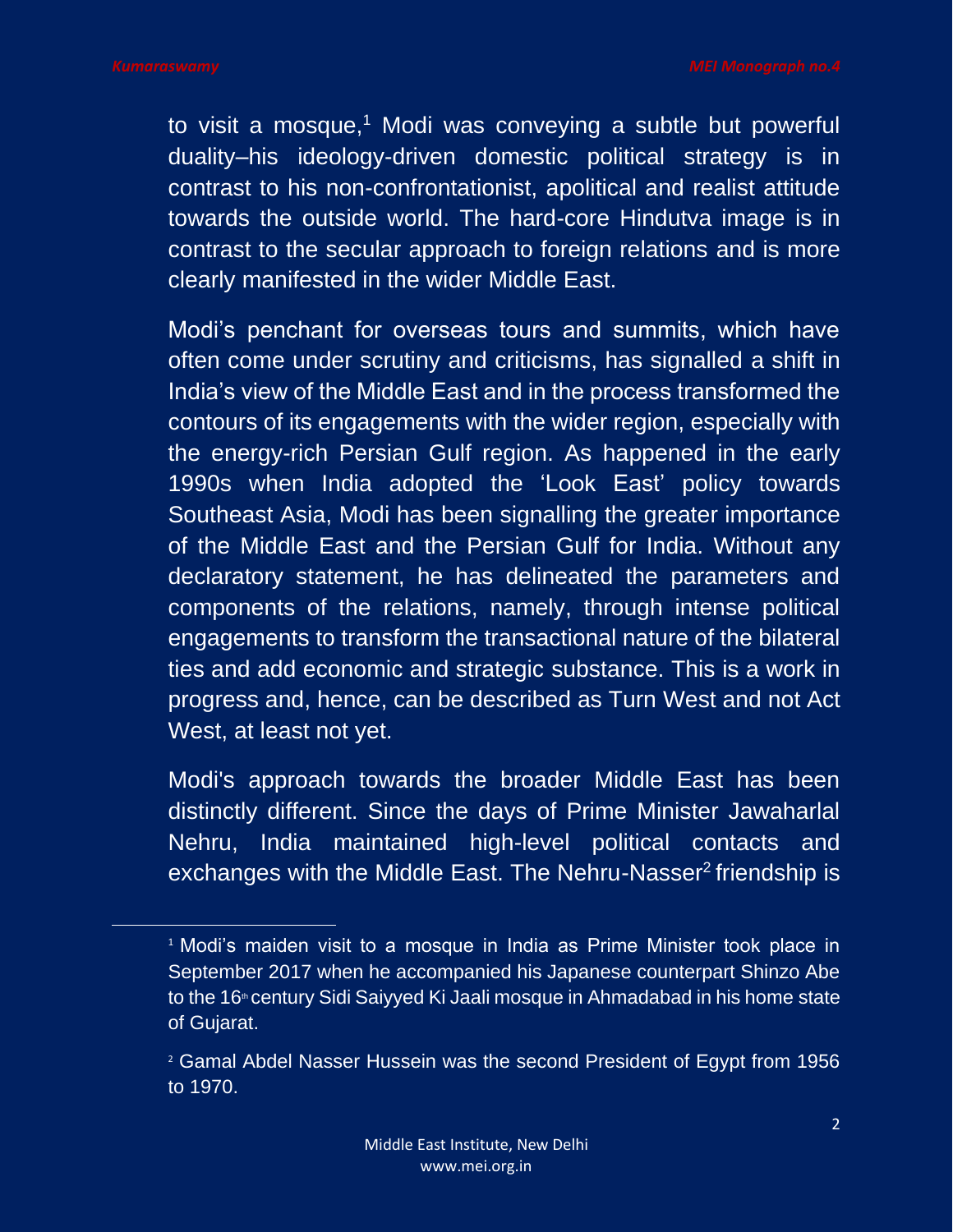legendary, but his anti-colonial sentiments inhibited Nehru from befriending some of the pro-Western countries in the region. Likewise, India began the practice of hosting foreign leaders as chief guests of the Republic Day celebrations in 1950but the Middle East had to wait until Algerian President Abdelaziz Bouteflika was given that honour in 2001.<sup>3</sup>

Since 2014,one could notice a distinct pattern that differed from the past. Within a span of just over four years, India has established visible political engagements with all the countries of the broader Middle East. With the noticeable exception of conflictridden Libya, Indian officials have visited all the countries of the region since Modi assumed office. The thrust of his foreign policy has been to pursue economic benefits rather than politicoideological considerations and this is refreshing and unprecedented.

This paper seeks to look at Modi's shifts towards the Middle East/Persian Gulf in terms of three key questions: What is new in Modi's 'Turn West 'policy?; How substantial are these changes?; and what are the limitations and challenges to Modi's 'Turn West 'Policy?

## What is New?

Policymakers and analysts in India have been using expressions such as 'civilizational links', 'historic ties', 'ancient connections', 'strategic proximity' and 'extended neighbourhood' to describe the Indo-Gulf relations. These are not catchphrases but reflect centuries-old reality. Besides geographical proximity, the

<sup>3</sup> Since then, three more Middle Eastern leaders have been invited–President Mohammed Khatami of Iran in2003, King Abdullah of Saudi Arabia in 2006 and Crown Prince of UAE al-Nahyan in 2017.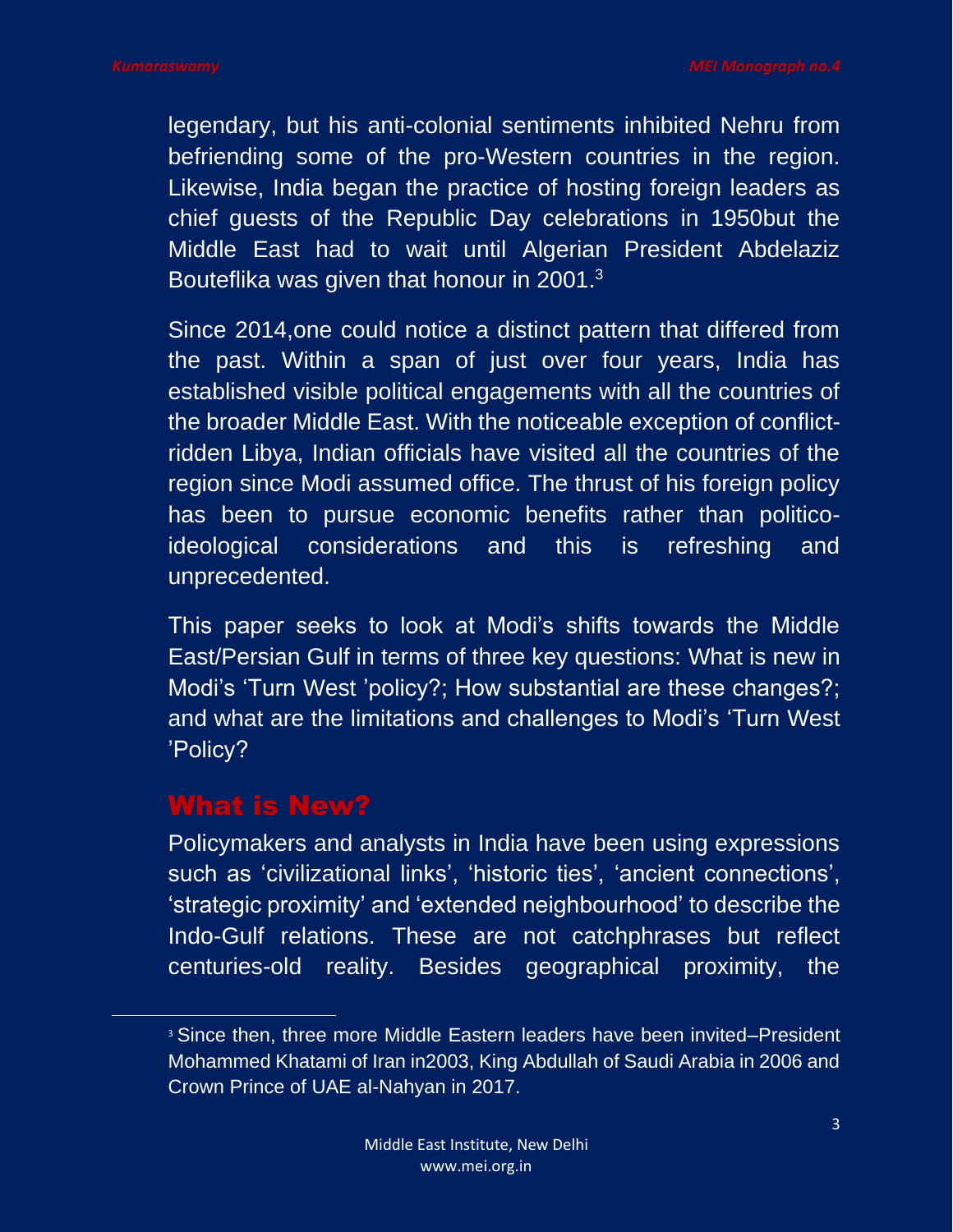historical ties and cultural connections are deep-rooted. Spice trade is traced to the Second Temple period, and both Christianity and Islam reached the shores of India soon after their founding. In recent decades, the Persian Gulf region has contributed immensely to India's foreign trade and is a vital partner in its energy security. The largest concentration of Indian nationals outside the country is to be found in the Gulf Arab countries and, hence, is a major source of remittances. With large sovereign wealth funds, some of the Gulf Arab countries are critical for India's growth. One could go the extent of arguing that, in terms of challenges and opportunities, the Persian Gulf is more critical to India's economy, and, hence, political influence, rather than the geographically immediate South Asian neighbourhood.

Important as they are, the reality of the Indo-Gulf relations is less flattering and more disheartening. There has been prolonged Indian neglect, indifference and, above all, limited political engagements with the region. In the early years, especially in the 1950s and 1960s,India's Middle East policy revolved around Cairo. Driven by anti-colonialism and opposition to Western military alliances, Nehru's close friendship with Gamal Abdul Nasser meant that India was mostly indifferent, if not patronising, toward other countries, especially those who followed the United States (US) on major international issues. The 1970s and 1980s saw a spurt in India's energy ties with the region but were devoid of political substance as its political influence was limited and marginal. The end of the Cold War did not alter this pattern as New Delhi was more eager to mend fences with the US which emerged as the preeminent, if not sole, power in the global order.

In all these phases, the Persian Gulf became a victim of the Indian neglect. In the wake of the 1973 oil crisis which exposed its vulnerability, India merely adopted a transactional approach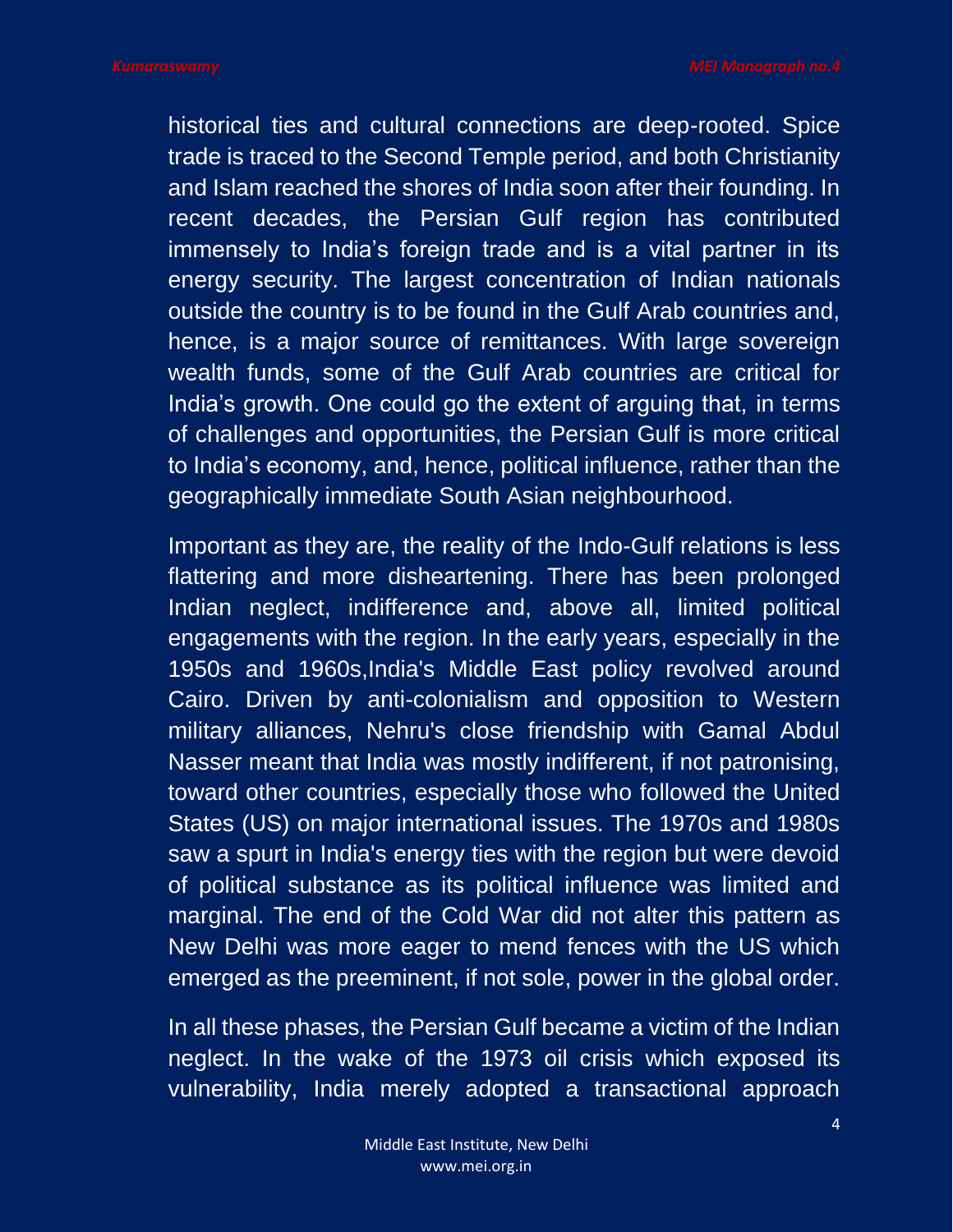towards the Gulf, with limited political engagement with the newlyrich Gulf Arab countries. Indeed, much of the focus of the Indian leaders and elites since the early 1990s has been Iran rather than the more critical Gulf Arab countries.<sup>4</sup> This was largely due to India's pre-occupation with Pakistan and the latter's influence in the Arab world.

The picture becomes abysmal when one looks at crucial Gulf Arab countries. Since the late 1990s, the United Arab Emirates (UAE) has been among India's major trading partners and, in some years, it was also its largest partner. Yet, after the visit of Indira Gandhi in May 1981, no Indian prime minister had visited the Emirates for the next three decades. Likewise, during her visit to Saudi Arabia in April1982, Gandhi invited the then-King Khalid, Crown Prince Fahd, and Second Deputy Prime Minister Abdullah to visit India. A Saudi royal visit had to wait for over two decades, and by then, both King Khalid and his successor Fahd had passed away and Abdullah, who was the chief guest of the 2006 Republic Day celebrations, had taken over as the Saudi monarch<sup>5</sup>

<sup>4</sup>There were seven state visits between the two countries since the early 1990s. These were the visits of Presidents Hashemi Rafsanjani (April 1995) , Mohammed Khatami (January 2003) and Hassan Rouhani (February 2018) to India and of Prime Ministers P V Narasimha Rao (September 1993) , Atal Bihari Vajpayee (April 2001) , Manmohan Singh (August 2012) and Narendra Modi (May 2016) ,and Vice-President K R Narayanan (October 1996) to Iran. In addition, President Mahmoud Ahmadinejad made a stopover visit on his way from Sri Lanka in April 2008, and Vice-President Hamid Ansari attended the inauguration of President Rouhani in August 2013.

<sup>&</sup>lt;sup>5</sup> "Joint Communiqué issued at the end of Visit of Prime Minister Indira Gandhi to kingdom of Saudi Arabia, 20 April 1982", *Foreign Affairs Record*, 28 (4) , 1982 133–136.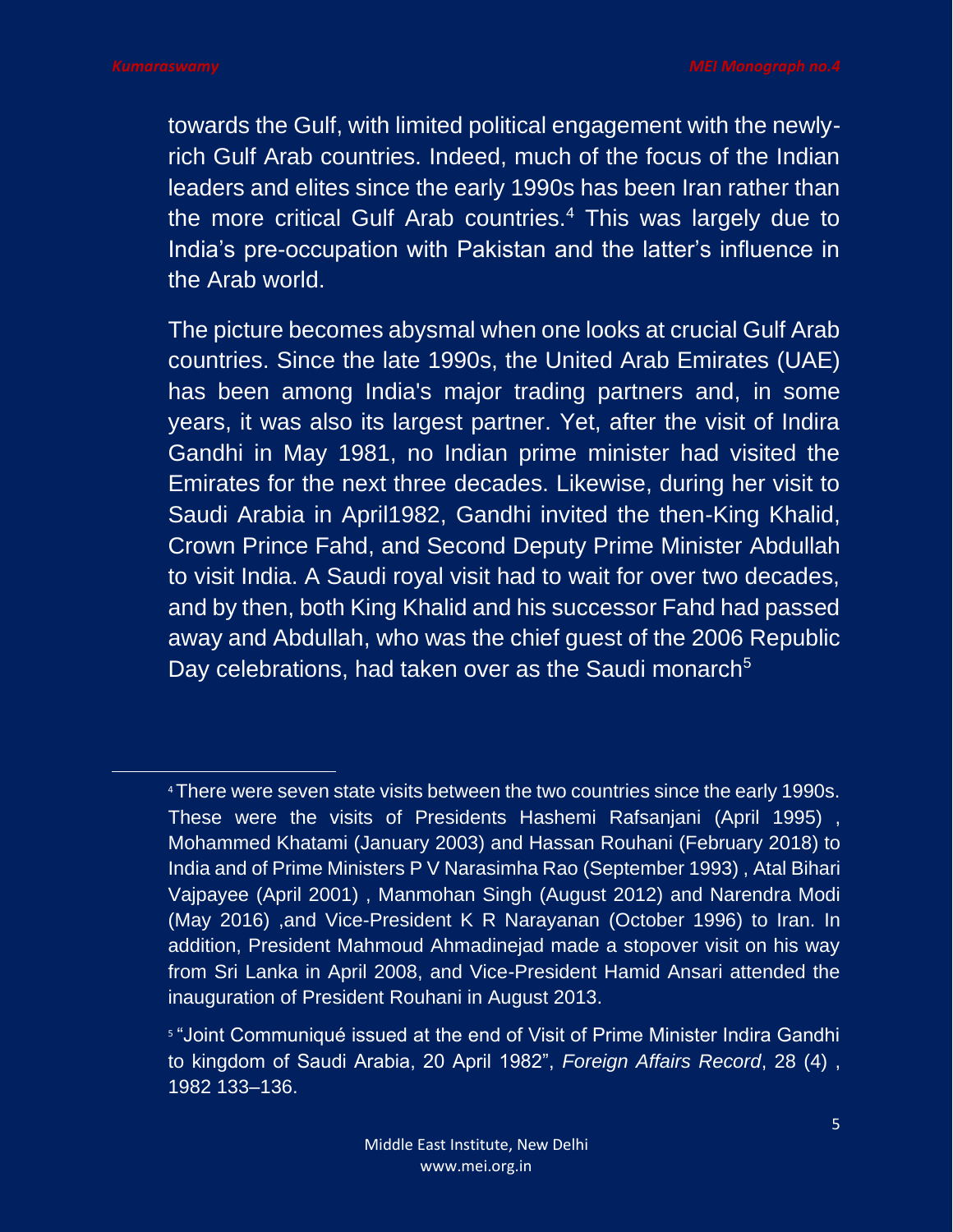The picture becomes even more depressing when one looks at recent years. Under the decade-long United Progressive Alliance rule (2004-14) , India's high-profiled political visits to the region were primarily confined to a few countries, and even foreign ministerial visits were limited. Between December 2010,when widespread protests began in Tunisia, and August 2015, when Modi undertook his first visit to the region, senior Indian leaders only visited Iran, Israel and Turkey and overlooked the entire Arab world. In other words, no Indian president, vice-president or prime minister visited any Arab capital when the region was reeling under intense pressure for change. During this period, the political engagement with the wider Arab world were confined only to visits by external affairs ministers to Bahrain, Egypt, Iraq, Morocco, Palestine, Tunisia and the UAE, while the ministers of state for external affairs also went to the Gulf Cooperation Council (GCC) countries. This trend betrays the traditional rhetoric about friendship with the Arab world.

This was to change dramatically following Modi's election as prime minister. Political stability in New Delhi after three decades of coalition governments primarily enabled him to pay considerable attention to foreign policy, including the Persian Gulf region. At the same time, one should not underestimate his fondness for international travels and summit diplomacy. Between May 2014 and October 2018, for example, he undertook 78 overseas trips to 56 countries. Modi did not hesitate to skip the  $17<sup>th</sup>$  summit meeting of the Non-alignment Movement hosted by Venezuela–the traditional bastion of Indian diplomacy–but he has been using other multilateral forums to engage with the Middle Eastern leaders.<sup>6</sup> A broad survey of political engagement with the Middle

<sup>6</sup> Except for the Havana summit in 1979 when Charan Singh headed the caretaker government, India was always represented in the NAM summits by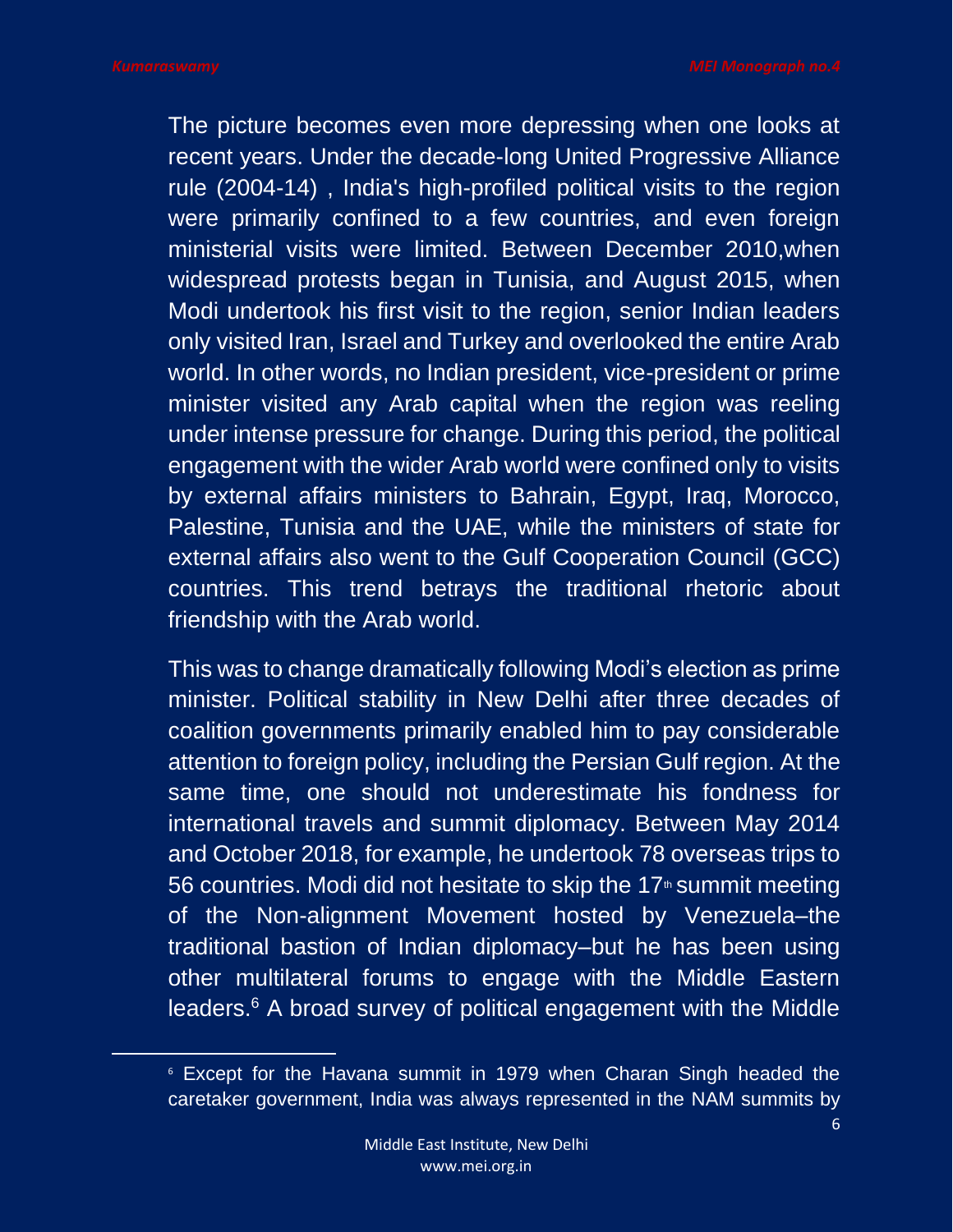East would contextualise the growing importance of the region in Modi's foreign policy calculations.

- Modi paid state visits to all the key Gulf countries, except for Bahrain, Kuwait and the War-torn Iraq and Yemen.<sup>7</sup>
- Beginning with the Brisbane meeting in November 2014, Modi has been using the G-20 Summits to engage with the Saudi leadership. His meeting with the then-Crown Prince Salman ibn Abdul Aziz in Australia was followed by his subsequent engagements with the Saudi leadership in Antalya (November 2015) and Hangzhou (September  $2016$ ). $^8$

• Besides visiting the UAE twice (August 2015 and February 2018) , Modi hosted the Emirati Crown Prince Mohammed bin Zayed Al-Nahyan twice, including once as the chief guest of the Republic Day celebrations in January 2017.

• In addition, Modi hosted Qatari Emir Tamim bin Hamad al-Thani (March 2015); Egyptian President Fattah el-Sisi (October 2015 and September 2016); Israeli President Reuven Rivlin<sup>9</sup> (November 2016); Qatari Prime Minister Abdullah Bin Khalifa al-Thani (December 2016); Turkish

<sup>8</sup> No meeting took place during the Frankfurt summit in July 2017 as domestic turmoil resulted in the Kingdom being represented by a junior minister.

<sup>9</sup> The two leaders met in Singapore during the funeral of Lee Kuan Yew in March 2015.

the prime minister. In September 2016, Vice-President Hamid Ansari represented India in the Venezuelan summit.

<sup>7</sup> Since independence, no Indian prime minister had ever visited Bahrain and Yemen.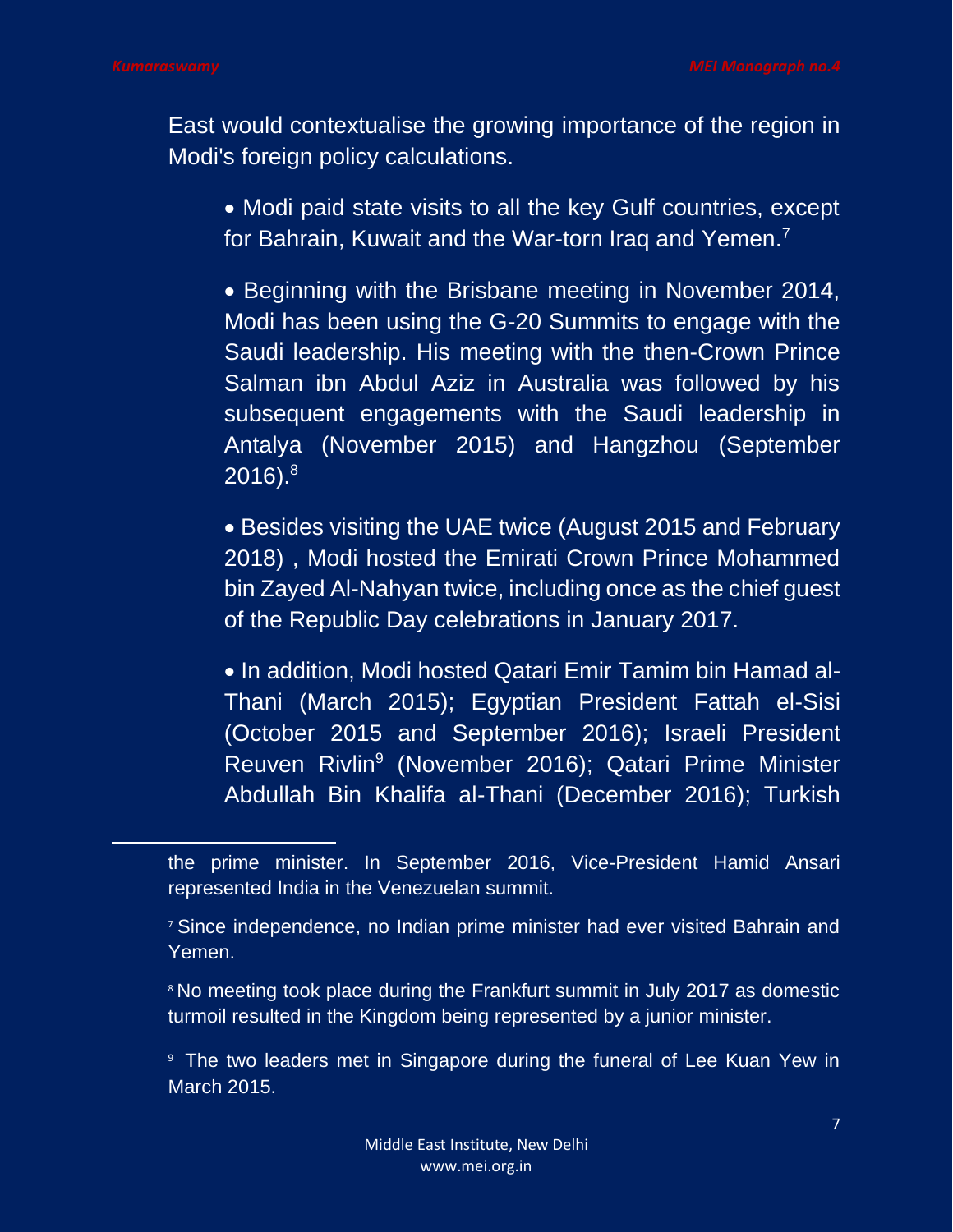President Recce Tayyip Erdogan (May 2017); Palestinian President Mahmoud Abbas (May 2017); Israeli Prime Minister Benjamin Netanyahu (January 2018); King Abdullah of Jordan (February 2018);and Iranian President Hassan Rouhani (February 2018).

• External Affairs Minister Sushma Swaraj travelled extensively to the region and went to Iran (April 2016) , Egypt (August 2016), the UAE (November 2014) , Oman (February 2015), Turkey (January 2016) , Israel (January 2016), Bahrain (January 2016), Iran (December 2017) Saudi Arabia (February 2018) and Qatar and Kuwait (October-November 2018). She also hosted her counterparts from Iran (August 2015 and October 2018), Bahrain (February 2015), Syria (January 2016), Turkey (August 2016) Saudi Arabia (March 2016), Qatar (August 2017) and Jordan (December 2017).

• Pranab Mukherjee undertook the maiden presidential visits to Jordan, Palestine and Israel in October 2015.

• Vice-President M Hamid Ansari went to Morocco (May-June 2016) , Tunisia (June 2016) and Algeria (October 2016) . He also represented India in the funeral of King Abdullah in January 2015.

• Minister of State in External Affairs Ministry General V K Singh went to Yemen in April 2015 to coordinate the evacuation of Indian nationals from the War-torn country.

• Minister of State in the Ministry of External Affairs went to Iraq, Lebanon, and Syria in August 2016.

• Minister of Defence Manohar Parrikar visited Oman and the UAE in May 2016.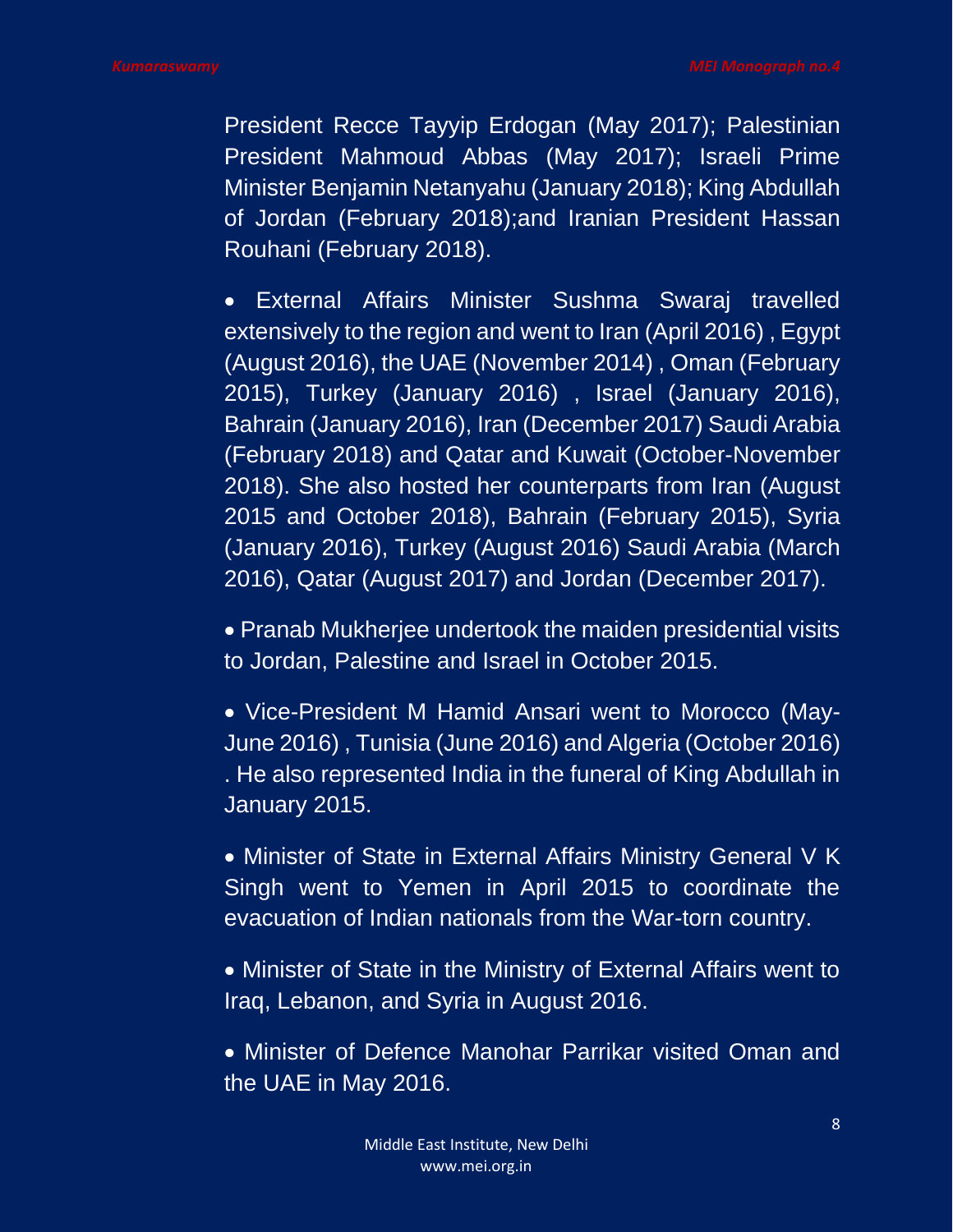• In November 2014,Rajnath Singh became the first cabinet minister under Modi and the second Home Minister to visit Israel.<sup>10</sup>

• Minister of Road Transport Nitin Gadkari visited Iran (May 2015 and December 2017) to push the Chabahar port being built with Indian investments.

• Besides, Indian dignitaries have been meeting Middle Eastern leaders on the side-lines of the United Nations General Assembly and meetings of the Non-aligned Movement, BRICS (Brazil, Russia, India, China and South Africa) , the Shanghai Cooperation Organisation, India-Africa Summits and other official conclaves like Manama Dialogue and Sir Baniyas Forum.

In short, Indian leaders have visited all the countries of the broader Middle East, with the only exception being the civil war-driven Libya. In sheer magnitude, this is unprecedented in the annals of Indian diplomacy since independence. Modi's arrival in New Delhi coincided with a few significant challenges in the Middle East, namely, festering but an increasingly violent Arab Spring, temporary lull in the controversy surrounding the Iranian nuclear programme, growing sectarianism in the Gulf, marginalisation of the Palestinian question in inter-state affairs, falling oil prices and dwindling American interest and influence in the Middle East. How did Modi navigate these challenges?

## Modi's Response

**Nuclear Controversy**

<sup>10</sup> In June 2000, L K Advani became the first Indian Home Minister to visit Israel.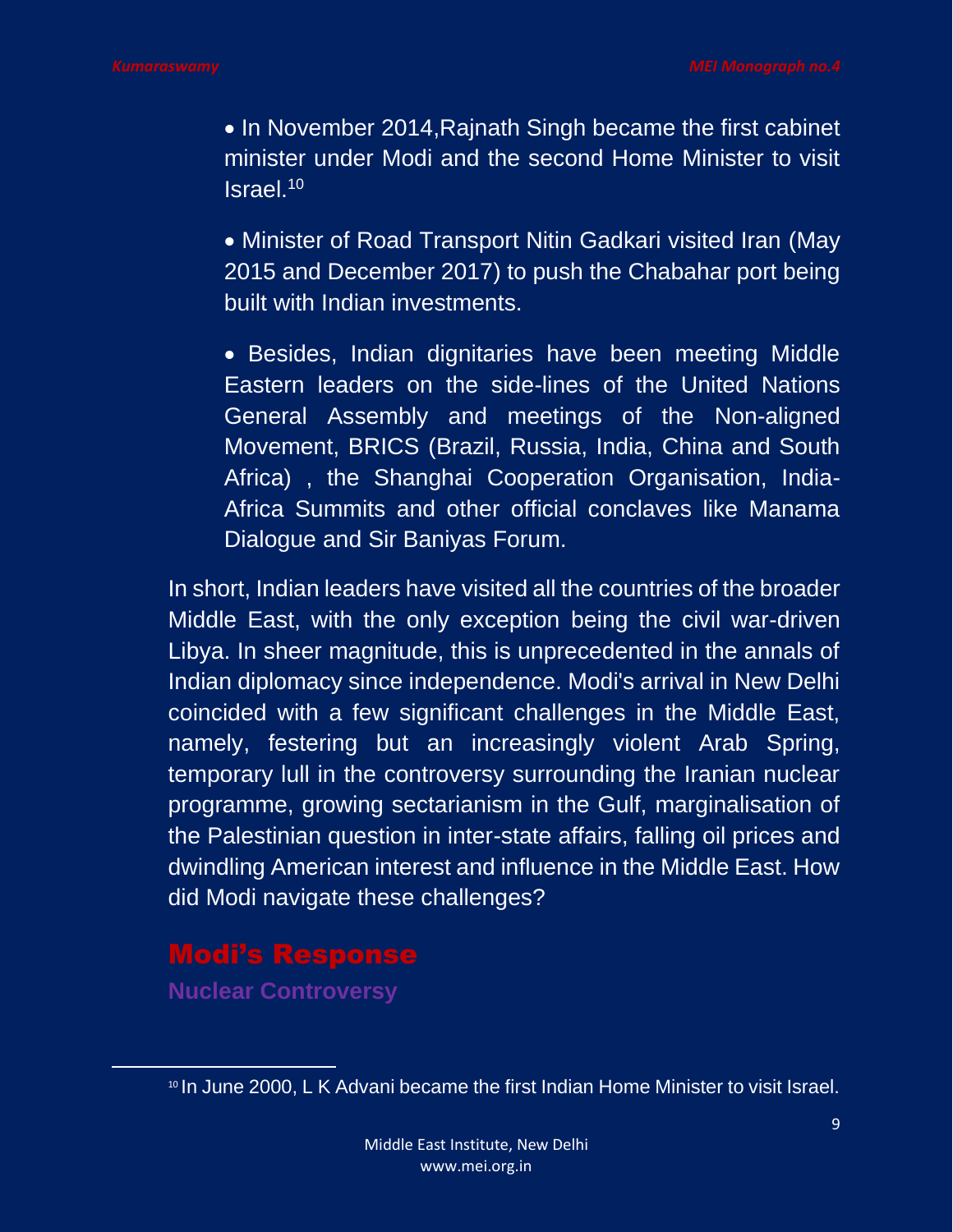The Joint Comprehensive Plan of Action (JCPOA) between Iran and the P5+1 concluded in July 2015 $11$  posed a peculiar challenge to India. At one level, New Delhi shared the international endorsement of the political closure to the decade-long nuclear file and the prevention of a military option to curtail Iran's nuclear ambitions. The intrusive verification arrangement towards ensuring the Iranian compliance was in sync with the Indian position ever since doubts surfaced in 2003 over Tehran's nuclear programme. A peaceful end to the proliferation concerns also meant that India would be able to resume and enhance its energy cooperation with Iran, as visualised in the Delhi Declaration issued during the visit of Mohammed Khatami in January 2003.

The global euphoria over the JCPOA was not shared by some of the principal Middle Eastern countries, who also happened to be close allies of the US as well as emerging friends of India. Both Israel and Saudi Arabia were not enamoured by the Barack Obama Administration concluding a political deal with Iran. Haste, in their view, the JCPOA signalled a strategic shift in the American policy towards the Persian Gulf and the broader Middle East. Marking the end of the three-decade-old US-Iran animosity, the Geneva agreement highlighted Obama's reluctance to address and accommodate the concerns of Israel and Saudi Arabia over the Iranian expansionism and regional hegemony. This reading of the JCPOA bridged the gap between the formal adversaries and resulted in interest convergence and clandestine contacts between Israel and Saudi Arabia. Their position and their not-so-

 $11$  This agreement is between Iran and the P5+1, namely, the permanent members of the United Nations Security Council and Germany, who sought to end the decade-long controversy over the Iranian nuclear programme. However, on 8 May 2018,President Donald Trump announced the United States' withdrawal from the JCPOA.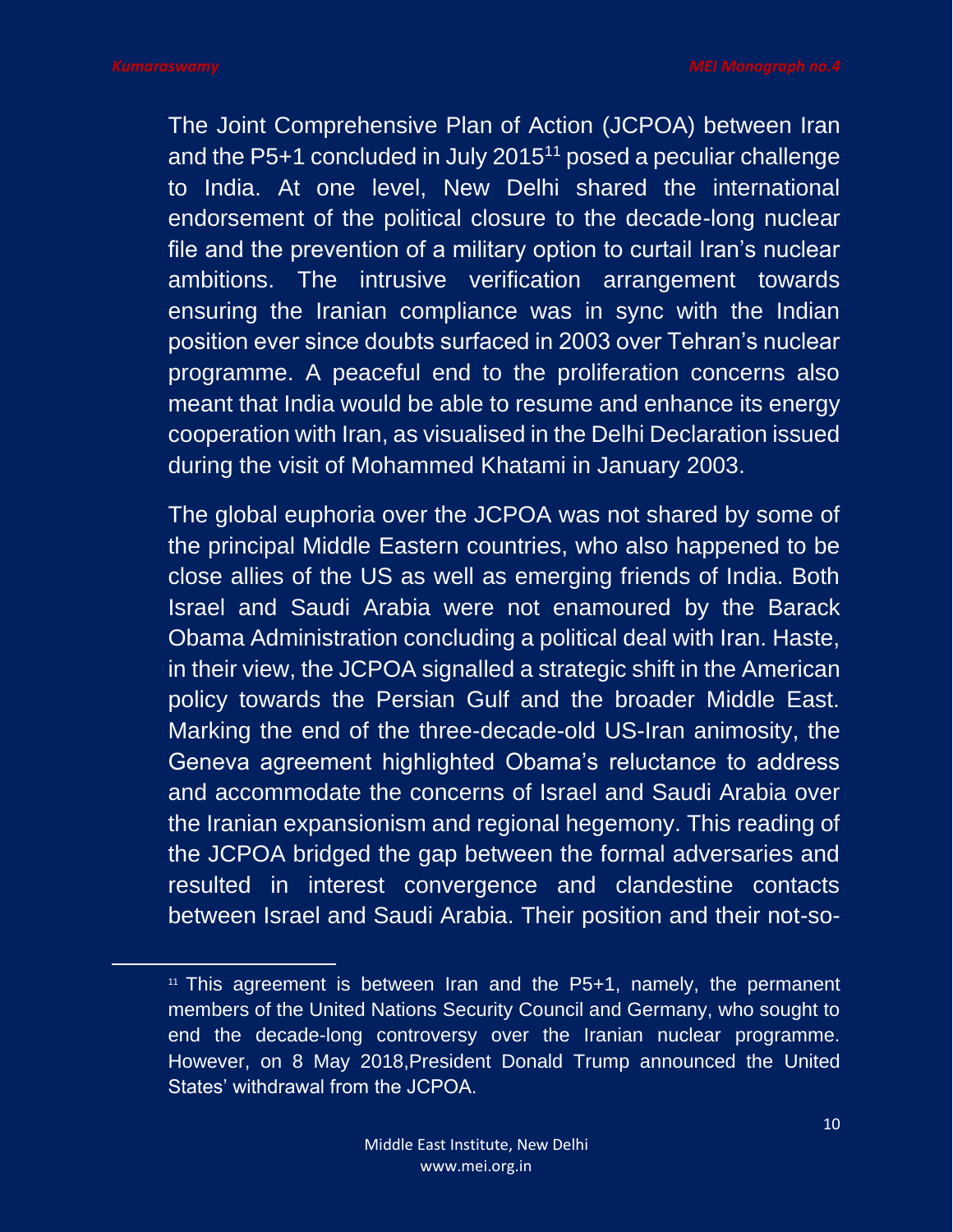subtle opposition to the nuclear deal were vindicated when President Donald Trump withdrew from the agreement in early May 2018.

Despite the controversial legal status of Trump's decision, the international community appears helpless in managing the American move and its negative fallouts. The withdrawal was accompanied by Washington's determination to reintroduce and even intensify unilateral sanctions against Iran. It is also seeking the compliance of major powers by reducing and even ceasing oil imports from Iran. Western companies which returned to Iran in the wake of the post-Geneva removal of sanctions are being forced to reverse or reconsider their decisions or slow down the pace of their engagements with Tehran. The nuclear controversy considerably affected the Indo-Iranian trade, especially energy imports. Irrespective of public defiance, the US pressure tactics and sanctions scaled down the Indo-Iranian oil trade; from about US\$16 billion (S\$22billion) in 2011-12, it dropped to US\$9 billion (S\$12.3 billion) in 2015-16. At one point, India was exporting oil products worth more than US\$1billion dollars (S\$1.37billion) to the Islamic Republic which were halted entirely in 2014-15 under American pressure. If Obama evoked negative sentiments in the Persian Gulf through the nuclear deal, his successor, Donald Trump has accentuated regional tension by abrogating the deal. Neither of them could serve the Indian interests; the former meant that India was forced to deal with the Saudi opposition while the latter–siding with the US–meant facing unpredictable negative fallout. Above all, the oil trade is compounded by the continuing Indian inability to pay in dollars or euros for its imports from Iran.

#### **Sectarianism**

The growing Iranian influence in the Middle East does contain the sectarian Shia-Sunni divisions. Iran's regional canvas is not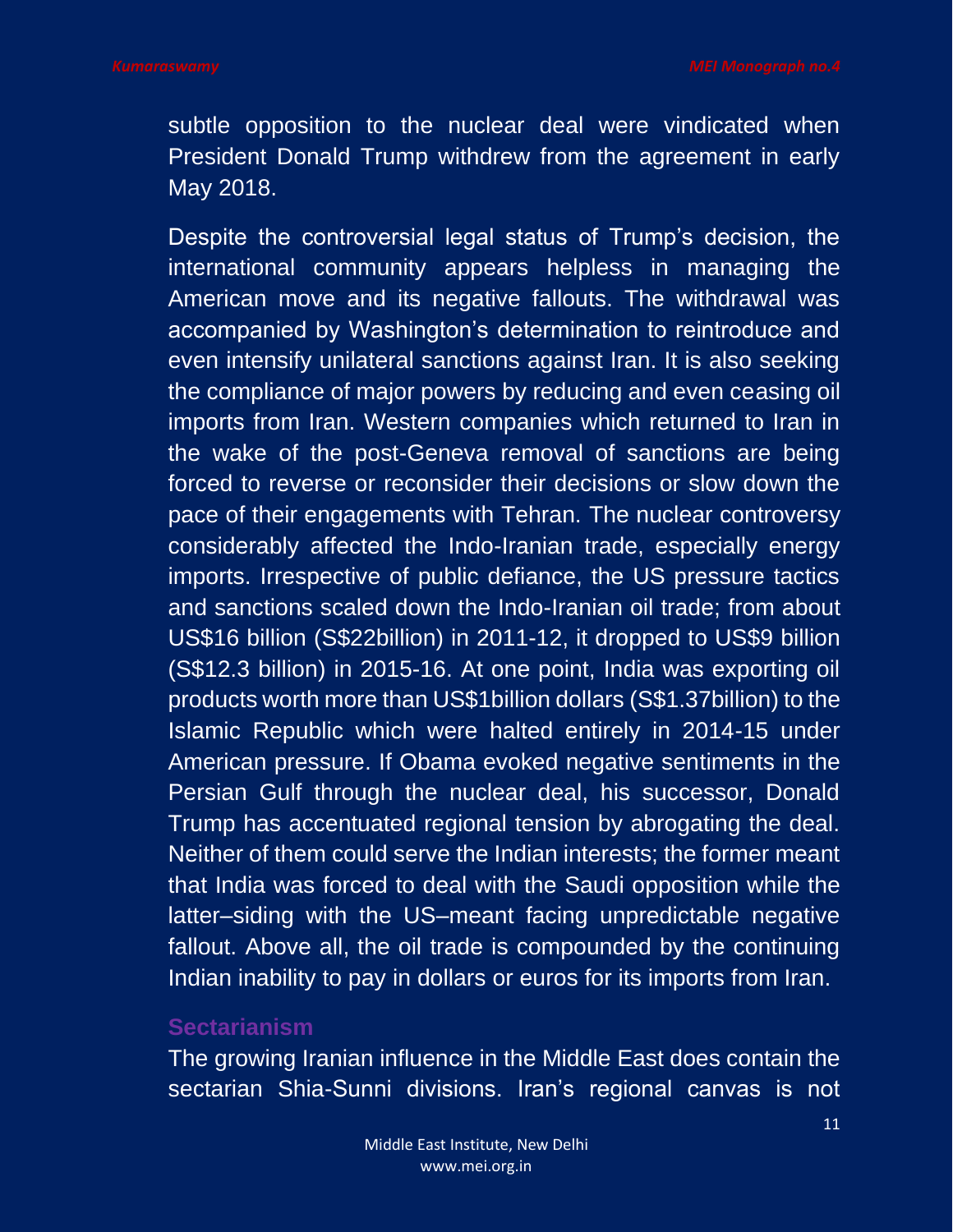confined to proxies like Hezbollah and Hamas and its active role is palpable in a host of crisis situations such as Bahrain, Iraq, Syria and Yemen. The Iranian influence and interference in these conflicts and tensions are considerable and hence these problems cannot be resolved without Tehran's cooperation. Indeed, one could argue that nearly four decades after the Islamic revolution, Iran has emerged as the only power in the broader Middle East whose reach and influence extends beyond its territorial limits. Hence, the intensification of the Saudi-Iranian rivalry and growing sectarianism, undermine regional stability and make conflict resolution more difficult.

The sectarianism in the Gulf affects India at two levels. Regionally, both Saudi Arabia and Iran are its crucial partners. Besides commercial and energy ties, both countries play an important role in India's regional interests–if Iran offers alternative routes and trade corridors to Afghanistan and Central Asia, the Kingdom would be critical for India's growth story in terms of energy-linked investments, enhancement of strategic oil reserves and infrastructural developments. Hence, a Saudi-Iranian tension, let alone confrontation, does not serve India's interests.

Moreover, sectarianism also has a domestic dimension. India has the second largest Muslim population in the world after Indonesia and also has the third largest Shia community. At the height of the nuclear controversy, various Indian leaders, including then-Prime Minister Manmohan Singh, suggested that India would not be able to ignore the 'Shia factor' while deciding its position. Disappointed over New Delhi's vote in the International Atomic Energy Agency, Iran was even accused of stroking criticisms, especially in the Shia circles in India. Thus, inept handling of the sectarian tension in the Gulf would have negative consequences for India internally.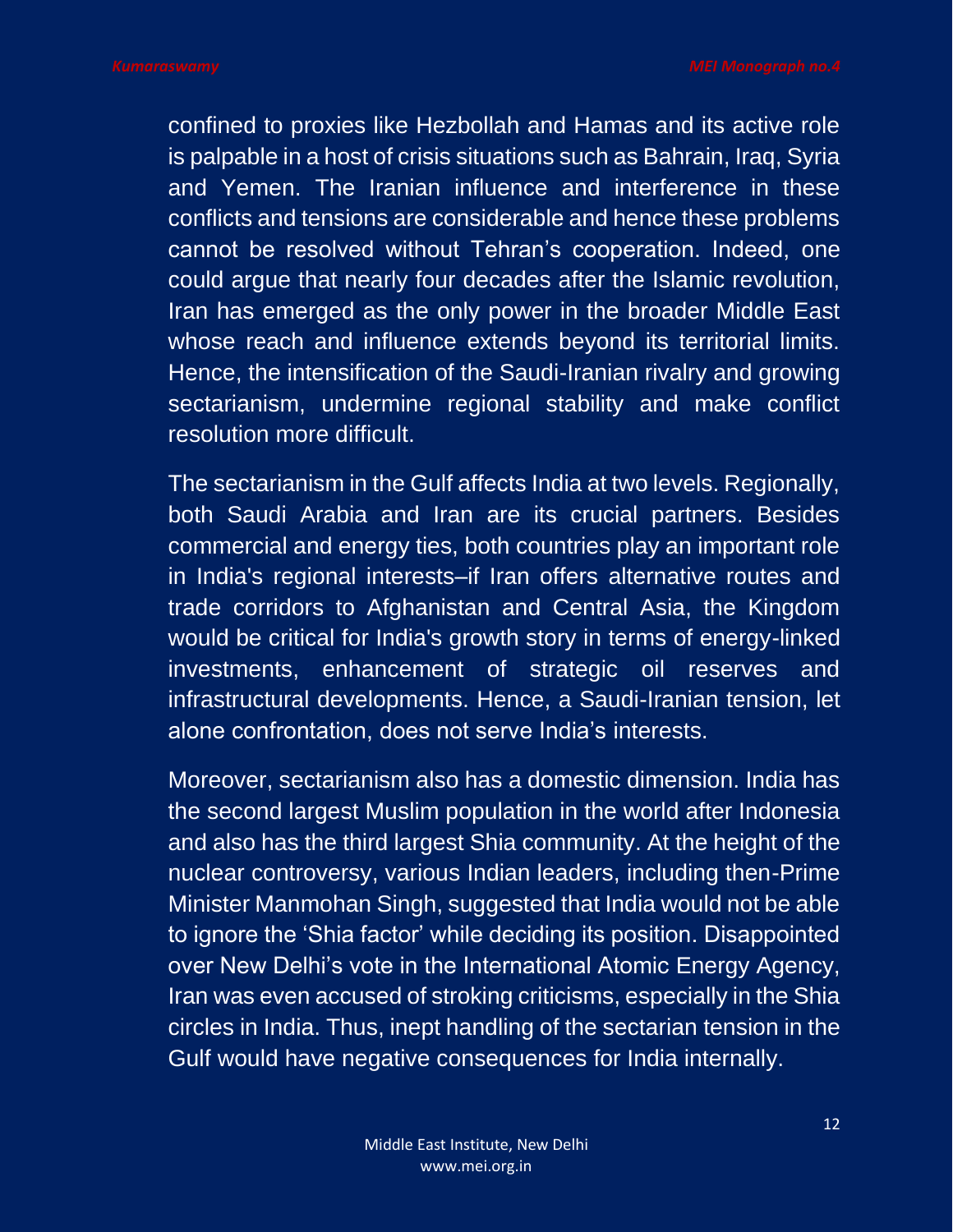The Modi government is walking a tightrope in dealing with these countries. The joint statement issued at the end of his visit to Riyadh in April 2016 makes reference to the "Islamic Alliance against terrorism", a Saudi initiative against the Islamic State of Iraq and Syria that excluded Iran.<sup>12</sup>

#### **The Palestine Question**

The Israeli-Palestinian conflict continues to be a regional concern. The short-sightedness of both their leadership resulted in them squandering the historic handshake in September 1993. They were unable to overcome the negative forces internally towards a strategic vision for the future. If Israel had hardened its position, the Palestinians are confronted with internal divisions, lack of clarity and absence of politico-military options towards a settlement. Hence, the two-state solution is increasingly becoming difficult, if not unviable. These, in turn, have contributed to general international fatigue, apathy, and helplessness.

There were other reasons which resulted in the Palestine question receding from the political landscape of the Middle East. Since the early 1990s, the Arab states have primarily sidestepped the problem; the Oslo accords and peace treaty with Jordan meant that 'normalisation' with Israel took precedence over the Palestinian statelessness. In its unique way, the Arab Spring ended this duality and changed the larger Arab discourse. Domestic transformation, not the Palestinian problem became the prime concern of the protesting Arab masses.

<sup>&</sup>lt;sup>12</sup> "India-Saudi Arabia Joint Statement during the visit of Prime Minister to Saudi Arabia 3 April 2016", India, Ministry of External Affairs, 3 April 2016. Retrieved from http://mea.gov.in/bilateraldocuments.htm?dtl/26595/IndiaSaudi\_Arabia\_Joint\_Statement\_during\_the\_vi

sit of Prime Minister to Saudi Arabia. 3 April 2016.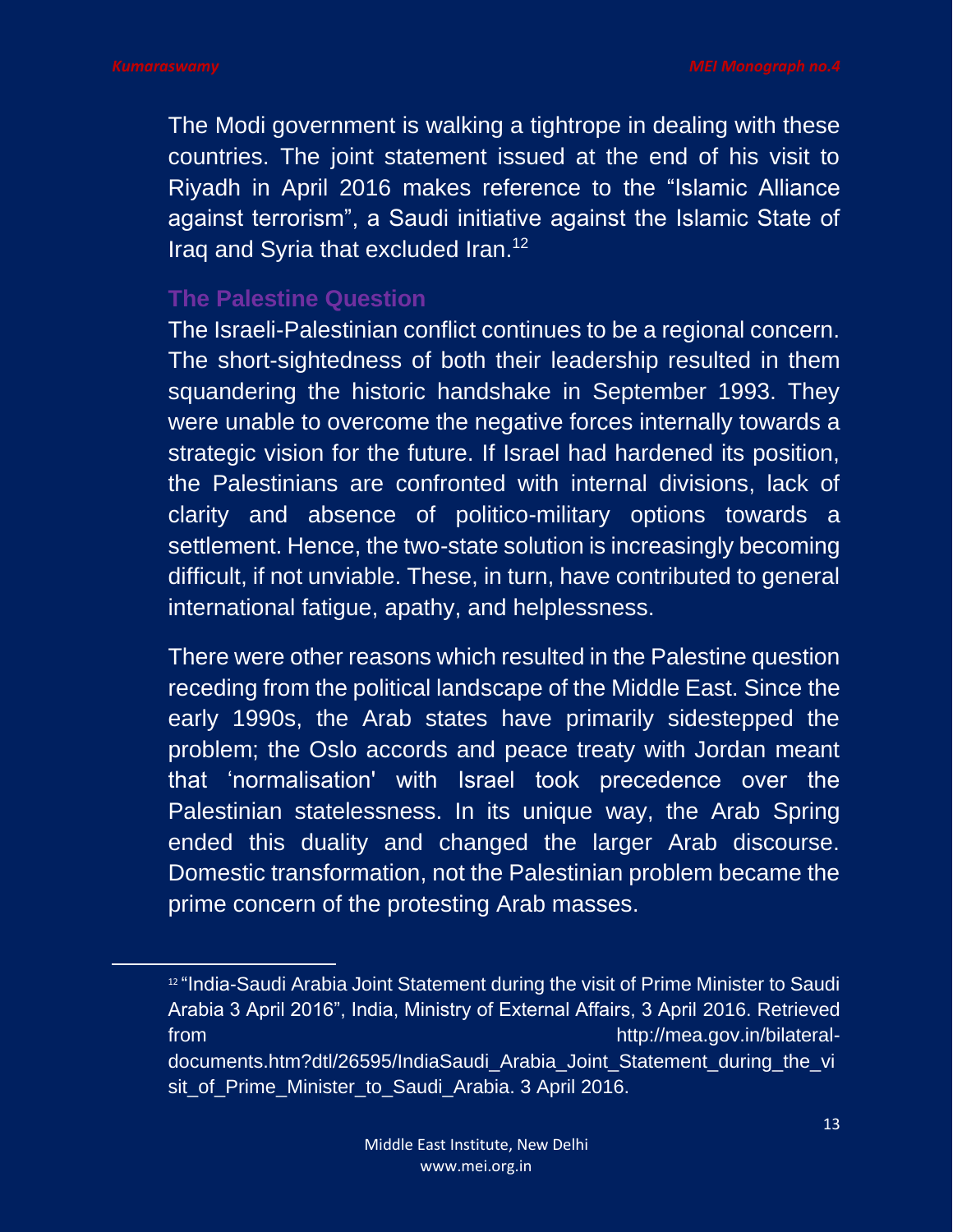The marginalisation of the Palestinian issue in inter-state affairs has been reflected in some of the nuanced but forceful moves initiated by Modi. In a significant policy shift, in May 2017,India abandoned any reference to East Jerusalem being the capital of the future Palestinian state. Until then, it was integral to India's support for a 'sovereign, viable and independent Palestinian state that co-exists with Israel.' With Palestinian Authority President Mahmoud Abbas standing next to him, Modi dropped any reference to East Jerusalem<sup>13</sup> and this was subsequently reflected in the BRICS summit in Xiamen in September that year.<sup>14</sup>

Furthermore, reflecting on the relative marginalisation, Modi had de-hyphenated India's policy towards Israel and Palestine and signalled that it is possible and necessary to delink the two. He pursues this through security-economic cooperation with Israel and economic developmental support to the Palestinians. Indeed, since the normalization of relations with Israel in 1992, India has been urging both parties to eschew violence and seek a negotiated political settlement through accommodation. Modi's de-hyphenation manifested when he undertook standalone visits to Israel in July 2017and to Palestine in February 2018.

#### **Arab Spring**

The popular protests in the Arab world have been a strategic dilemma for India. At one level, the aspirations of the masses and their desire for change, democratic rights, youth empowerment

<sup>13</sup>P R Kumaraswamy, Modi Redefines India's Palestine Policy. *IDSA Issue Brief.* 2017, Retrieved from http://www.idsa.in/issuebrief/modi-redefines-indiapalestine-policy\_prkumaraswamy\_180517

<sup>14</sup> P R Kumaraswamy, "BRICS without East Jerusalem". *BESA Perspectives*, 8 October 2017, Retrieved on 1 December 2017, from https://besacenter.org/perspectives-papers/brics-jerusalem/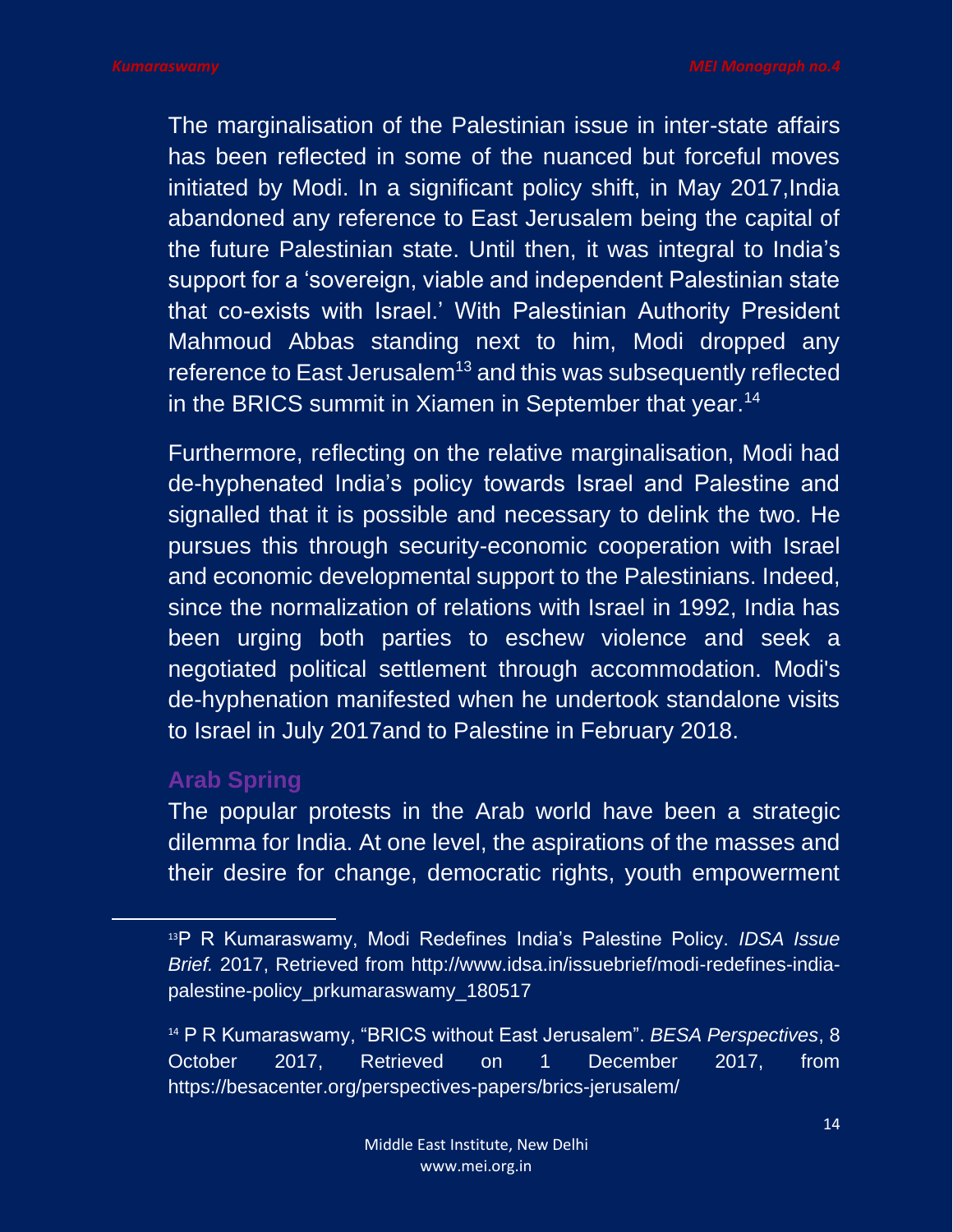and good governance are not different from India's values, aspirations and norms. These protests were mostly peaceful initially and were in resonance with India's non-violent freedom struggle. The absence of inclusive national identity in the Middle East posed a moral case for the rights of the minorities, women and marginalized youth.

At the same time, non-interference in the internal affairs of other countries has been a norm and guiding principle for India's foreign policy. Though committed to plurality, democracy-promotion is not its agenda while dealing with the outside world. External interferences are inherently problematic, if not amoral; democracy also presupposes the right of every people to choose the political system that they wish, however bad and unpalatable that might look for the outside world.

Moreover, even a tacit endorsement of the popular demand for change would have a catastrophic impact upon the large Indian expatriate population in the Gulf Arab countries, currently estimated at over 8 million. Therefore, since early 2011, India settled for 'studied silence' vis-à-vis the Arab world<sup>15</sup>, whereby it has been carefully observing the unfolding developments in various Arab countries, with safety and welfare of its citizens being its utmost priority. Wherever necessary and possible, it did not hesitate to evacuate them from war zones (Egypt and Yemen) or issue travel advisories (Syria and Yemen) . At the same time, New Delhi refrained from any moves vis-à-vis countries which have a sizeable Indian presence; and Modi mostly continued this policy.

<sup>15</sup> P R Kumaraswamy, *Reading the Silence: India and the Arab Spring*. Jerusalem: The Leonard Davis Institute for International Relations, 2012. Retrieved from http://davis.huji.ac.il/sites/default/files/davisinst/ files/readingthesilence.pdf.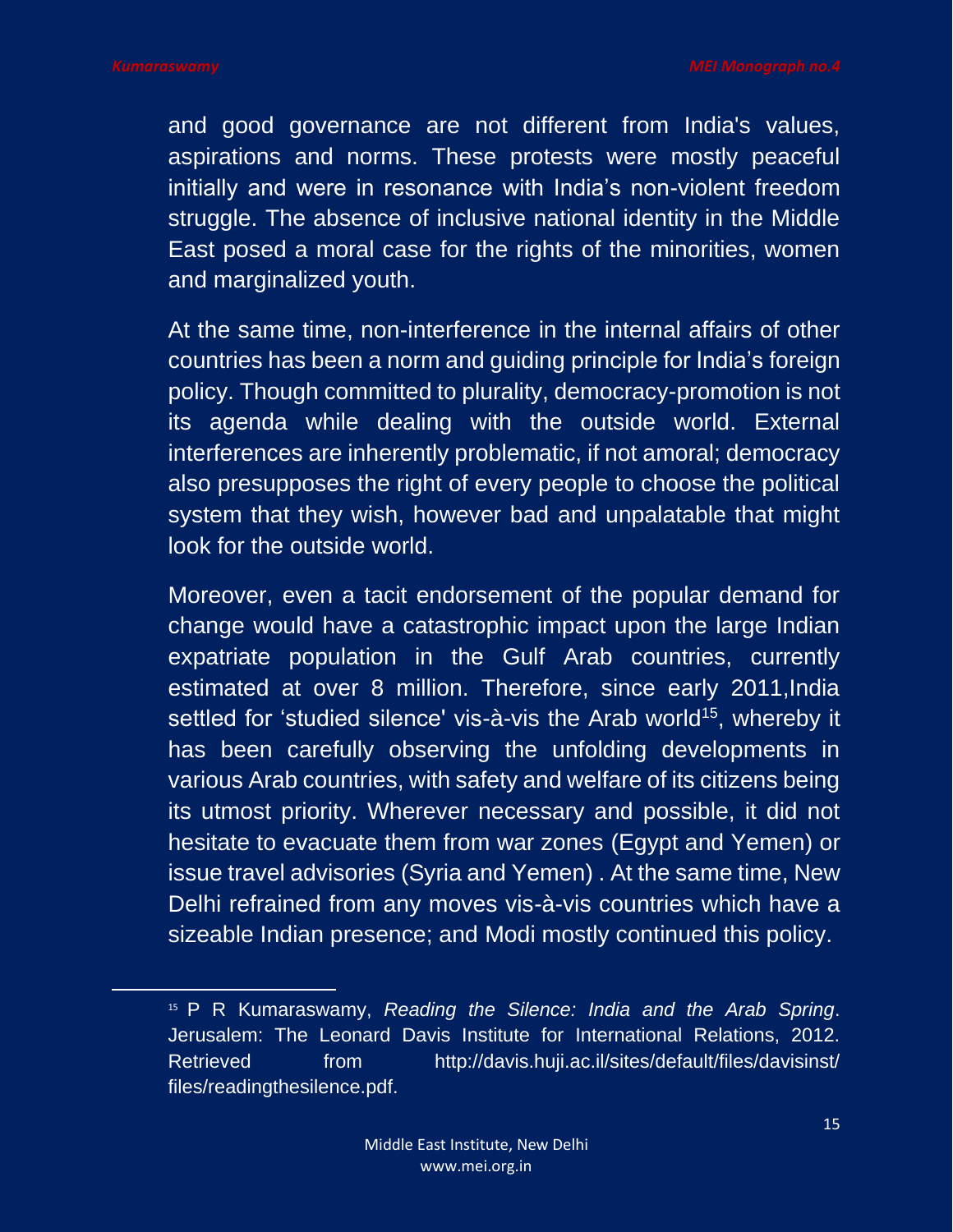At the operational level, one could notice three distinct patterns in Modi's handling of the Middle East. One, there is a high degree of security cooperation and they encompass a wide range of issues including counterterrorism, terror financing, money laundering, intelligence sharing, periodic security consultations, fighting extremism and radicalism, maritime security, securing sea-lanes of communication, etc. India is also committed to joint military exercises, joint defence research and even arms exports. Until now, India's security cooperation had focused mainly on Israel, but this has expanded to other countries, especially Saudi Arabia, the UAE and Jordan.

Two, India's Middle East policy is not country specific or even issue specific but is development driven. The choice selection of countries and official statements indicate that economic benefits accruing to India have been the prime theme. Even his engagements with Israel dwell more on soft issues like agriculture, desalination, recycling and waste management than hard-core security agenda. His support for Palestinian issue is economic assistance and skill development than political rhetoric against oppression and occupation. The same holds true for the Indo-Gulf ties. Economic cooperation has been the prime driver in India's engagements with the Middle East, and Modi hyperactive diplomatic activities have to be contextualized within the economic agenda.

And three, since the early 2000s, incidentally coinciding with the first National Democratic Alliance government under Atal Bihari Vajpayee, India has delinked Pakistan from its Middle East policy. The western neighbour had not lost its importance in India's geostrategic world view but Pakistan no longer determines, let alone dominates, Indo-Gulf engagements, including with Saudi Arabia. The delink had enabled both parties to explore and identify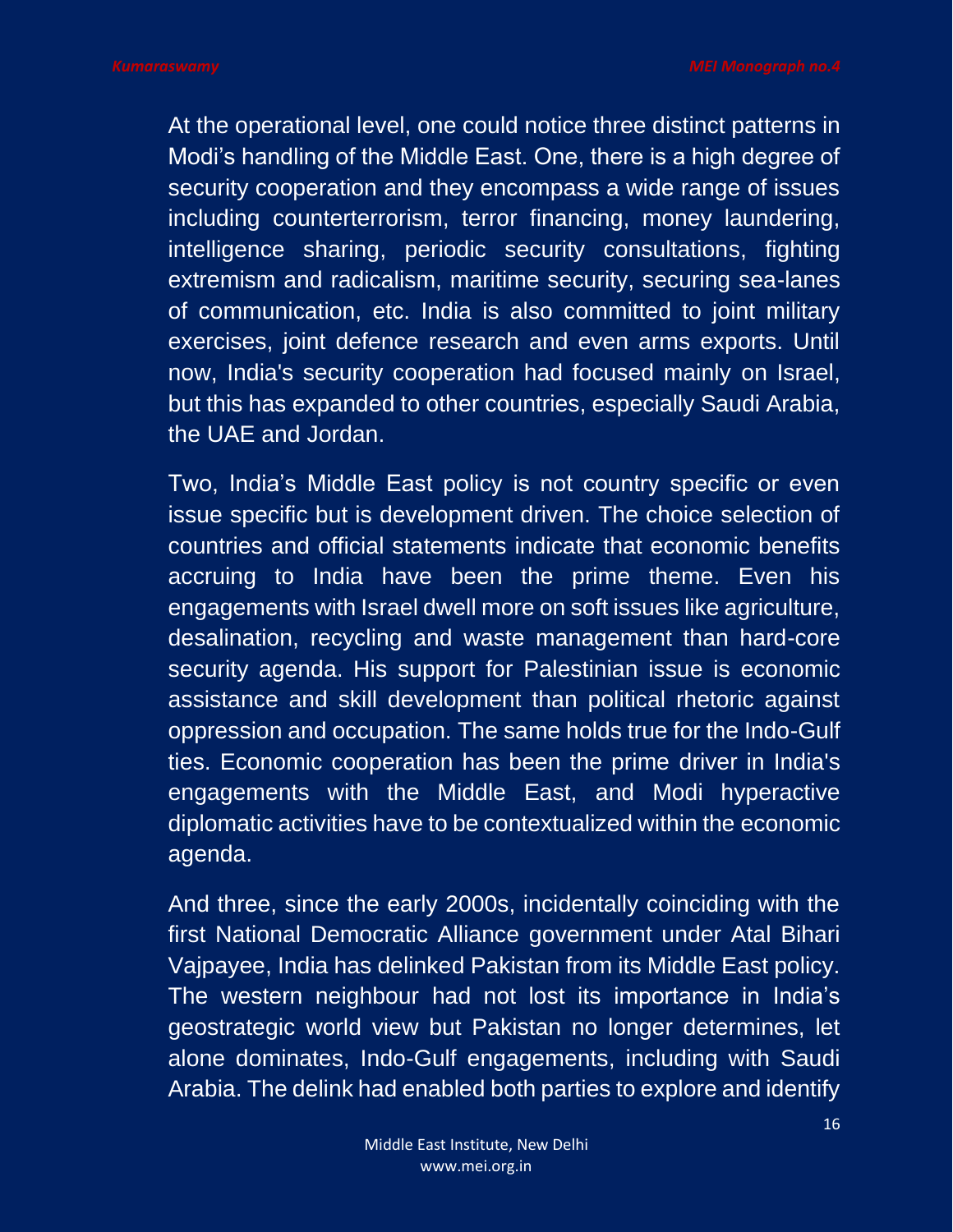areas of cooperation.<sup>16</sup> Pakistan being off the table has resulted in the Gulf Arab countries, mainly Saudi Arabia and the UAE, becoming more forceful in looking at India's strategic importance in terms of energy security. Significant improvements in the Indo-Saudi relations, for example, were possible only after both sides sidestepped the Pakistan factor.

## **Modi's Gains**

Modi's visits to the Gulf countries and engagement with their leaders have provided a critical but long-absent political content to the bilateral relations. The current Indian buzz in the Gulf is mostly the result of these political contacts since 2014.Foreign relations are more than meetings and summits but rest on walking the talk. One could identify a few tangible accomplishments of Modi's 'Turn West' posture.

• During Modi's August 2015 visit to the Emirates, India and the UAE agreed that the latter would invest up to US\$75 billion (S\$102.9billion) "to support investment in India's plans for rapid expansion of next-generation infrastructure, especially in railways, ports, roads, airports and industrial corridors and parks."<sup>17</sup>

<sup>16</sup> M M Quamar, "The changing nature of the Pakistan factor in India-Gulf relations: An Indian perspective. *Asian Affairs*, 2018 1-20. https://doi.org/10.1080/03068374.2018.1521134.

<sup>&</sup>lt;sup>17</sup> "Joint Statement between the United Arab Emirates and the Republic of India, 17 August 2015". India, Ministry of External Affairs, Retrieved from http://mea.gov.in/bilateral-documents.htm?dtl/25733/

Joint Statement between the United Arab Emirates and the Republic of \_India.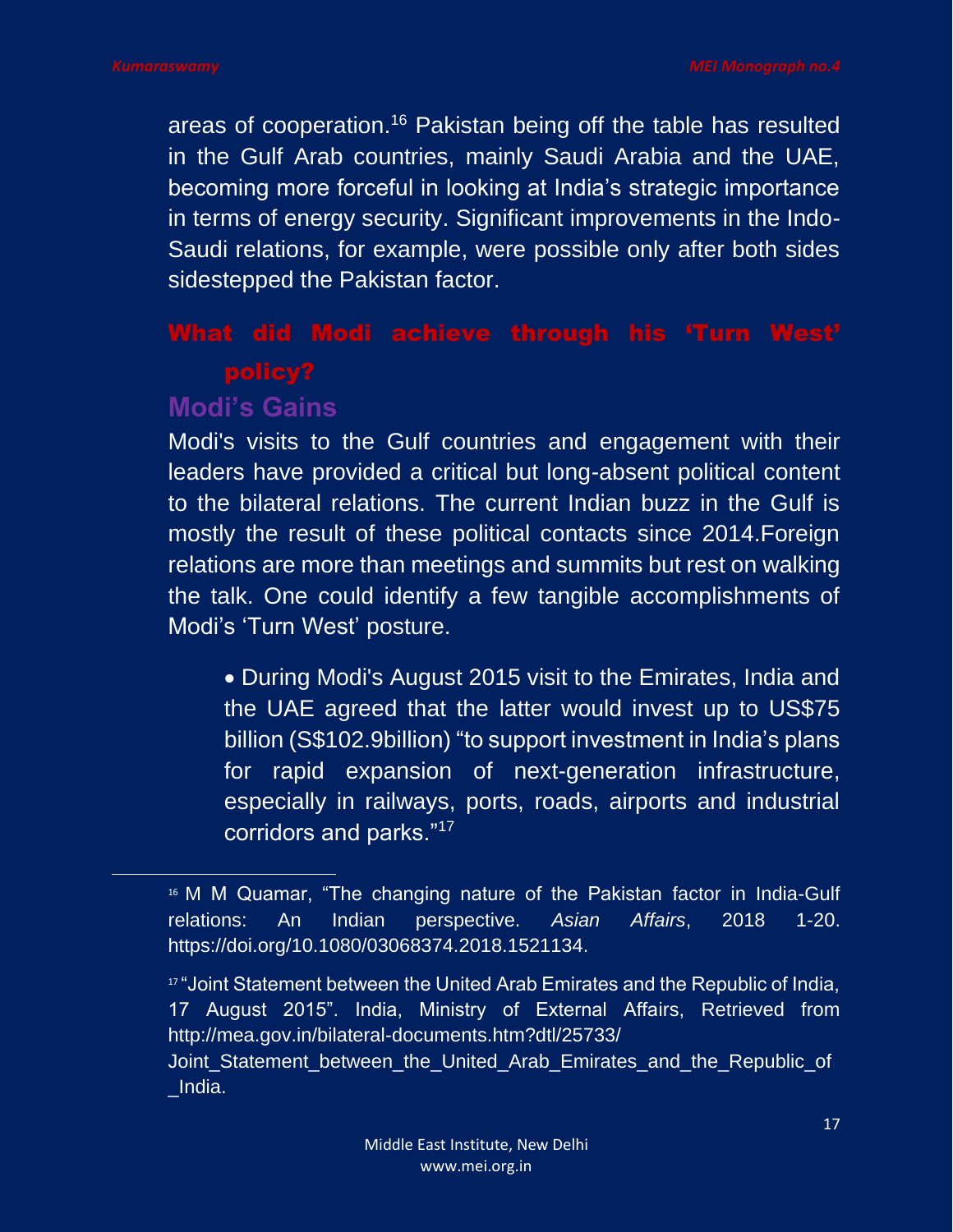• After much delays and uncertainties, the first phase of the India-financed Chabahar port in Iran was inaugurated in December 2017.

• Modi's personal equation resulted in Qatari Emir wavering the penalty of US\$1billion (S\$1.37 billion) that India had to pay for importing less than the agreed quantity of gas;  $18$ 

• The UAE and Saudi Arabia signed a memorandum of understanding to participate in the US\$44 billion (S\$60.4billion) petrochemical plant in Ratnagiri in Maharashtra, and this would include the Saudi supply of up to two million barrels of crude oil per day; $19$ 

• The UAE offered10 per cent stakes in Abu Dhabi National Oil Company to an Indian consortium of public sector undertakings. •India and Saudi Arabia are discussing the possibility of the former buying stakes in Aramco, the largest oil company in the globe. $20$ 

• In March 2018, Saudi Arabia granted over flight facility to Air India for its Delhi-Tel Aviv flight; this was the first time in

 $20$  Ibid.,

<sup>&</sup>lt;sup>18</sup> S Choudhary, "Qatar slashes gas price for India, waives off Rs 12,000-cr penalty", *The Economic Times*. 31 December 2015.Retrieved from https://economictimes.indiatimes.com/industry/energy/oil-gas/qatar-slashesgas-price-for-india-waives-off-rs-12000-cr-penalty/articleshow/50393442.cms.

<sup>19</sup> AFP,"Saudi Aramco's \$44-billion deal may change the entire oil game for India", *The Economic Times*. 11 April 2018, Retrieved from https://economictimes.indiatimes.com/industry/energy/oil-gas/saudi-aramcos-44-billion-deal-may-change-the-entire-oil-game-forindia/articleshow/63717735.cms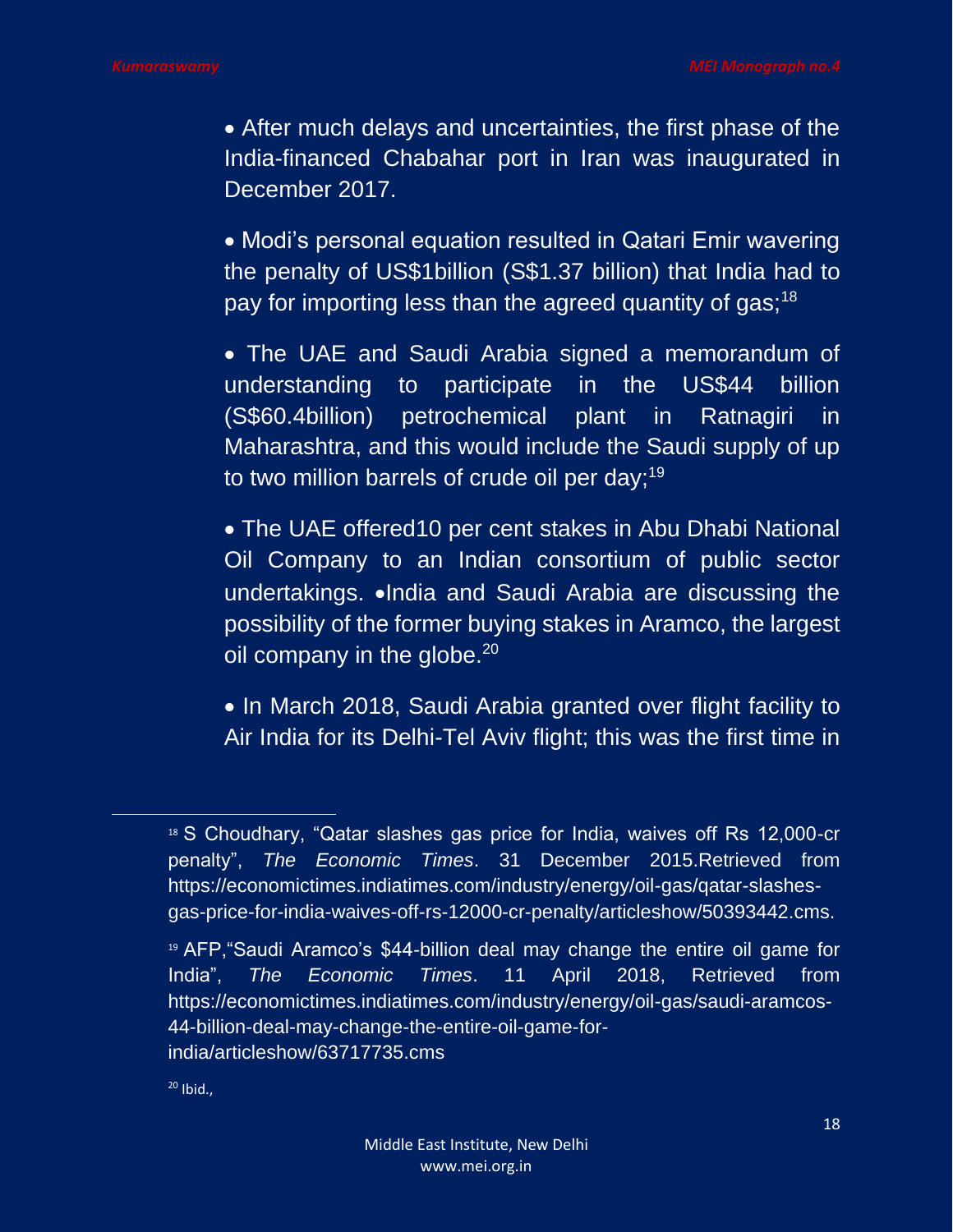over six decades that the Kingdom had given such a privilege for flights to and from Israel;

• The Gulf investments showed a considerable spike since 2014. Between 2000 and 2018, the Gulf Arab countries had invested US\$6.75 billion (S\$9.3billion) in India as foreign direct investment and out of this US\$3.6 billion (S\$4.9billion) or 53 per cent had come since 2014;

• King Salman's personal intervention facilitated the Indian evacuation of its citizens from Yemen in April 2015;

• Without much publicity, Saudi Arabia and the UAE have been sending persons to India wanted for criminal offences;

• There is a subtle preference in favour of the Arab countries over Iran. Support for the nuclear deal did not result in a dramatic improvement of the Indo-Iranian relations or trade. On the contrary, even before Trump assumed office, India has been cautious in dealing with Iran. The return of Iraq to international market meant that Baghdad has been supplying more oil to India than Iran after the nuclear deal; and

• Above all, Modi's India has been dealing with rival blocs and partners. His robust engagements include Israel-Palestine, Iran-Saudi and Qatar-Emirates binaries as well as Yemeni government and the Houthi rebels.

## **Challenges**

#### **Walking the Talk**

Living up to its potential and commitments are a significant hurdle facing India. Bureaucratic incompetence, inbuilt inertia, ineffective work culture and time management, long gestation periods, cost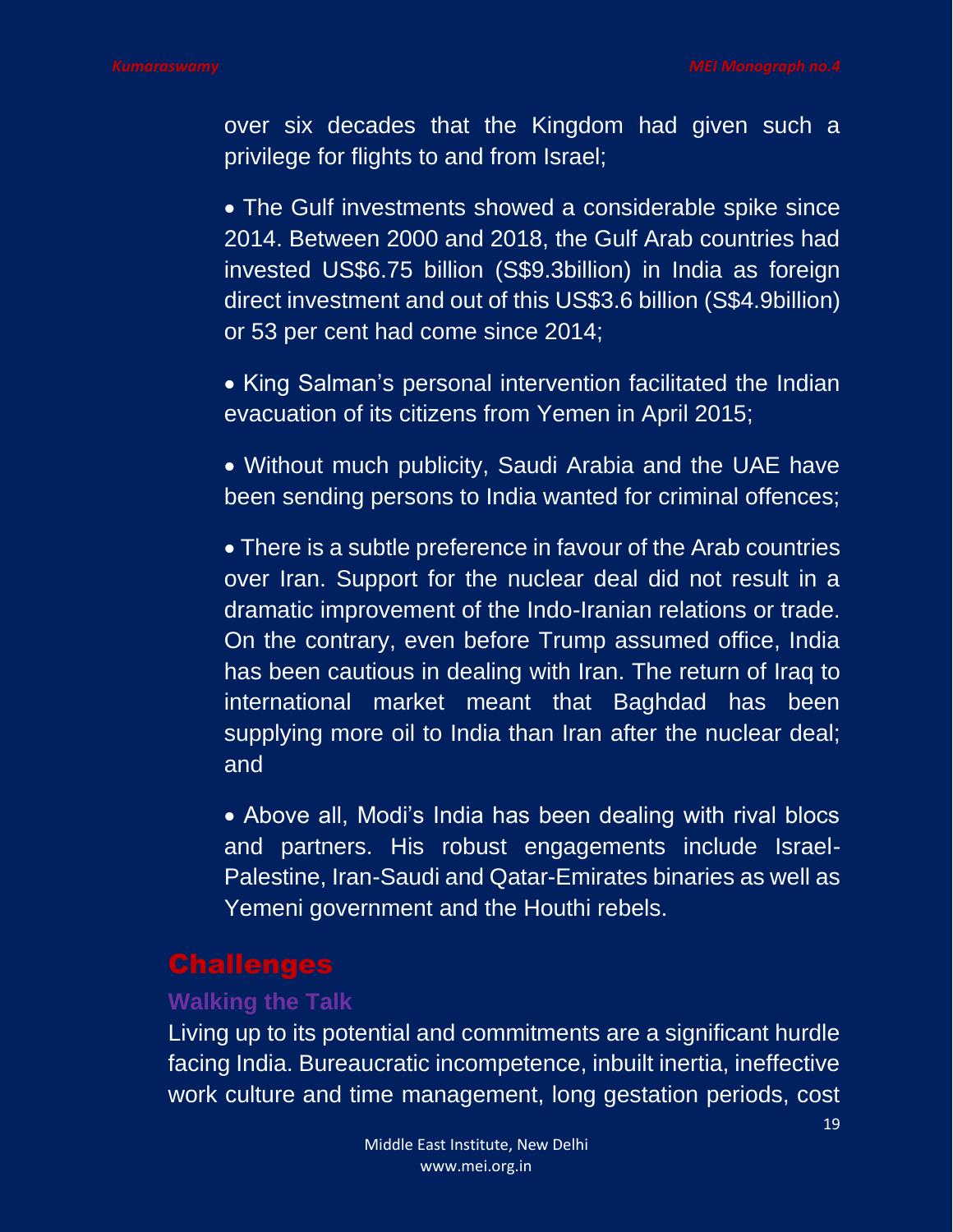escalation, inordinate delays in execution, uncompetitive public sector, unimaginative private sector, and economic non-viability regarding size and scale mean that there is a considerable gap between India's commitments and accomplishments. Countries like Saudi Arabia and the UAE with substantial sovereign wealth funds are eager to partake in India's developmental activities but are intimidated by the maze of procedures, delays and work norms. Judicial intervention has become a new hurdle which has delayed or scared Gulf investments in India. These are primarily Indian problems and have to be fixed internally if New Delhi were to benefit from the Gulf investments.

#### **Rivalry and Competition**

The Persian Gulf region is emerging as the new theatre for competition. The Saudi-Iranian rivalry is complemented by the renewed interest of extra-regional powers. If China is expanding its economic footprint through the Belt and Road Initiative, Russia is seeking to enhance its leverage through energy cooperation with Saudi Arabia and Qatar. Chinese and Russian interest in the Gulf comes against the backdrop of lessening American interest and influence in the Persian Gulf. Though Trump has upped the ante over Iran and the nuclear deal, the lingering GCC crisis over Qatar indicates the limits of the American power. Hence, Modi's 'Turn West' policy and his efforts to further enhance India's influence in the Gulf will have to be a lonely journey. He would have to do it without piggybacking on the US while competing with China and Russia. This would be the real challenge to Modi's 'Turn West' policy.

### **Falling Trade**

Largely due to falling oil prices, India's bilateral trade with the Gulf countries has been declining. In 2011-12, India's total foreign trade stood at US\$795 billion (S\$1.09 trillion) , and this was also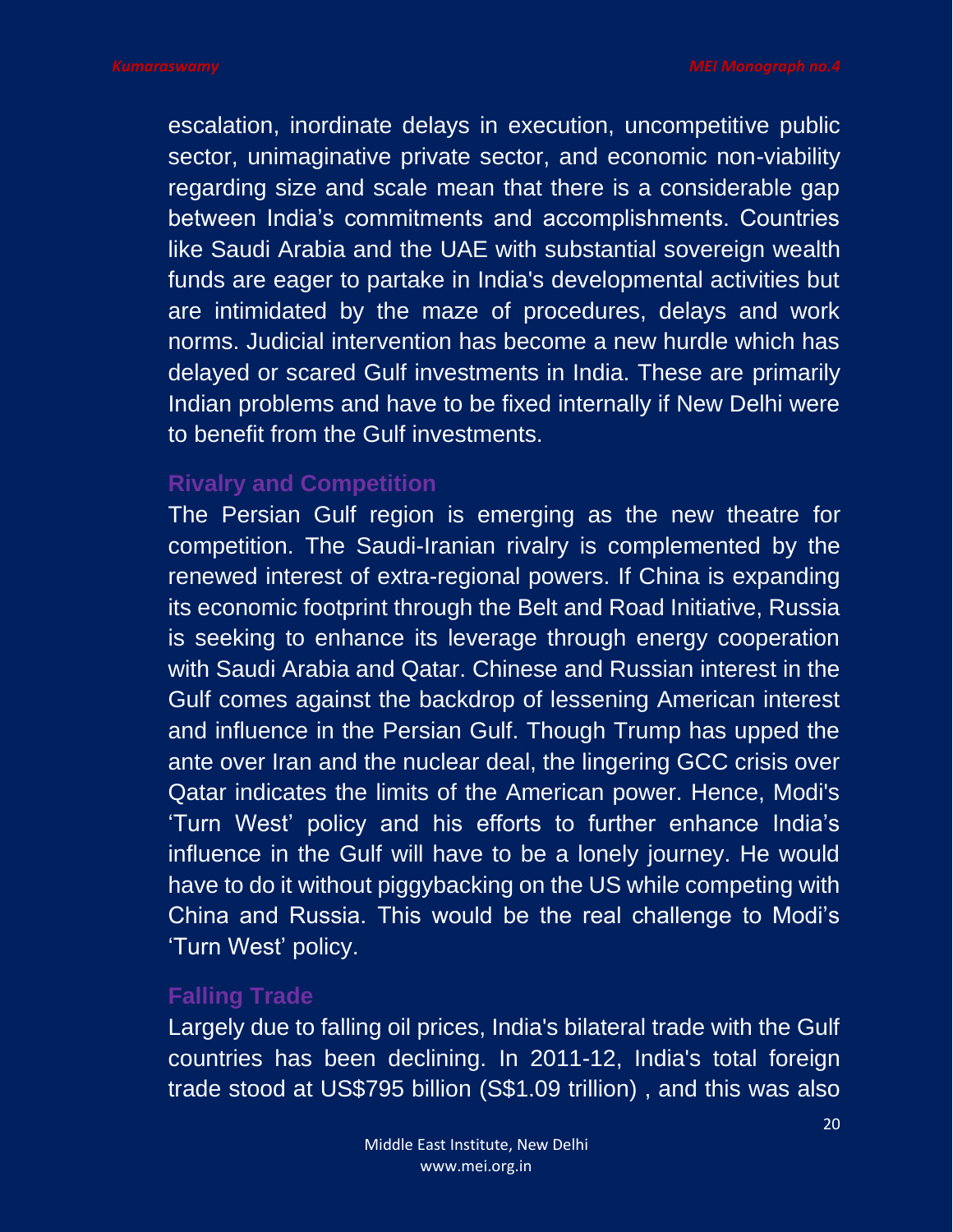reflected in the Indo-Persian Gulf trade which stood at US\$183 billion (S\$251 billion) . However, since then India's foreign trade has been falling and reached US\$769billion (S\$1.05 trillion) in 2017-18, and likewise, Indo-Gulf trade also dropped to US\$137 billion (S\$188billion) , even though the region remains India's largest trading partner.

#### **Institutional Inertia**

One could also notice slackening pace in Modi's dealings with the Gulf. He visited UAE in 2015 and three other countries in 2016, but his next regional visit had to wait until early 2018 when he visited Oman and the UAE. Except for Israel, there were no visits to the entire Middle East in 2017. Moreover, with Lok Sabha elections due in early 2019, there is a real possibility that Modi might revert to the traditional Indian inertia and indifference towards the Gulf.

**Note:** It was originally published as a Working Paper (ISAS Working Paper 312 dated 23 November 2018) by the Institute of South Asian Studies (ISAS) , an autonomous research institute at the National University of Singapore [\(Weblink\)](https://www.isas.nus.edu.sg/wp-content/uploads/2018/11/ISAS-Working-Paper-312-.pdf) and is produced with permission.

**reflect the views/positions of the MEI@ND.** Editor, MEI@ND: P R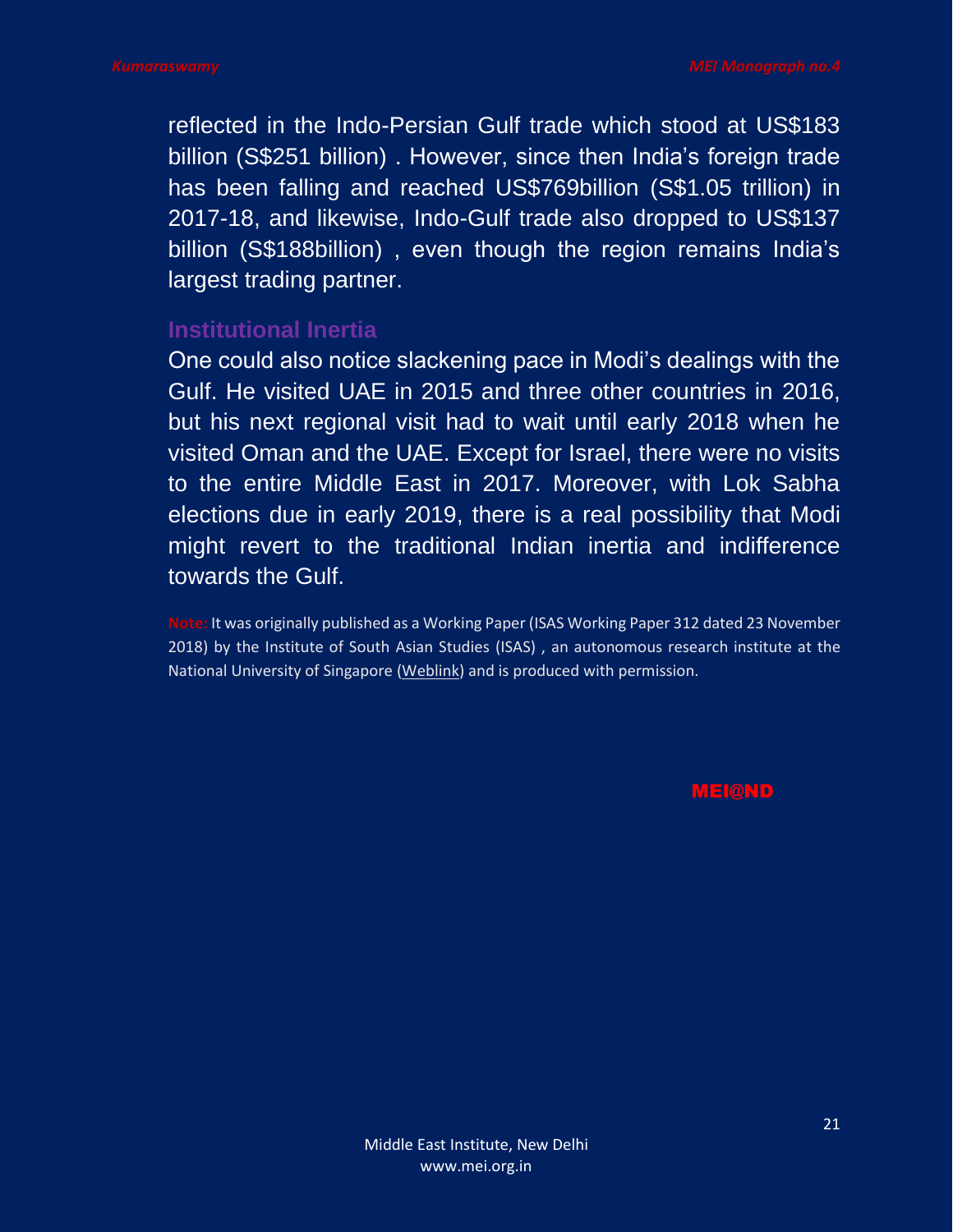#### About the Author

Professor P R Kumaraswamy teaches contemporary Middle East in Jawaharlal Nehru University, India, and Series Editor of Persian Gulf: India and the Region published by Palgrave Macmillan. He spoke on the subject at a seminar at the Institute of South Asian Studies (ISAS) , an autonomous research institute at the National University of Singapore (NUS), on 14 August 2018. He can be contacted at kumaraswamy.pr@gmail.com. The author bears full responsibility for the facts cited and opinions expressed in this paper.